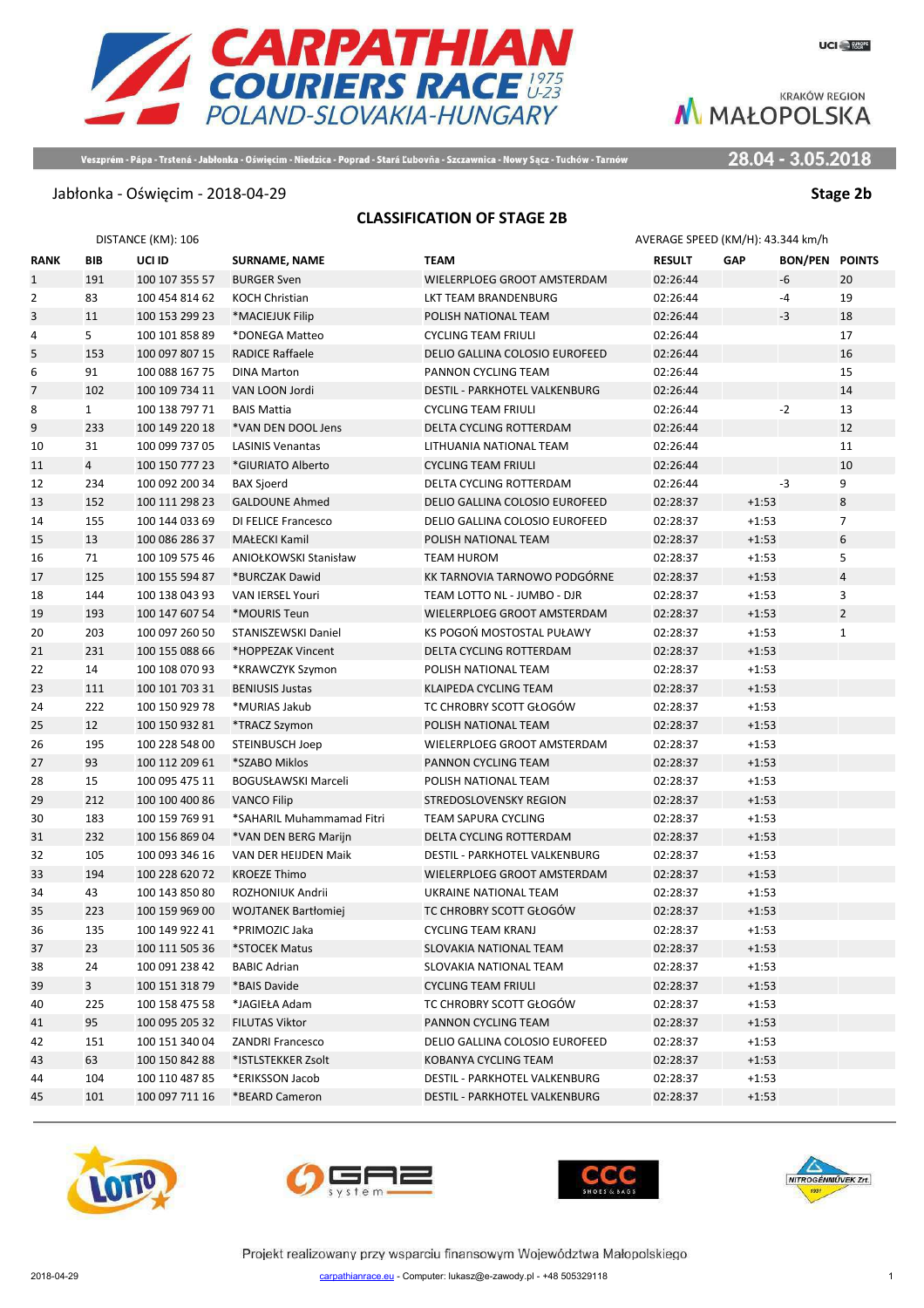

|    |             |                |                        | Veszprém - Pápa - Trstená - Jabłonka - Oświęcim - Niedzica - Poprad - Stará Ľubovňa - Szczawnica - Nowy Sącz - Tuchów - Tarnów |            |          | 28.04 - 3.05.2018 |
|----|-------------|----------------|------------------------|--------------------------------------------------------------------------------------------------------------------------------|------------|----------|-------------------|
| 46 | 25          | 100 110 758 65 | *VLCAK Martin          | SLOVAKIA NATIONAL TEAM                                                                                                         | 02:28:37   | $+1:53$  |                   |
| 47 | 84          | 100 157 680 39 | *TAEBLING Paul         | LKT TEAM BRANDENBURG                                                                                                           | 02:28:37   | $+1:53$  |                   |
| 48 | 21          | 100 086 255 06 | <b>BELLAN Juraj</b>    | SLOVAKIA NATIONAL TEAM                                                                                                         | 02:28:37   | $+1:53$  |                   |
| 49 | 73          | 100 563 037 33 | *MANOWSKI Mateusz      | <b>TEAM HUROM</b>                                                                                                              | 02:28:37   | $+1:53$  |                   |
| 50 | 221         | 100 158 514 00 | *SZÓSTKA Paweł         | TC CHROBRY SCOTT GŁOGÓW                                                                                                        | 02:28:37   | $+1:53$  |                   |
| 51 | 161         | 100 158 562 48 | *KISS Hunor Mate       | KONTENT DKSI CYCLING TEAM                                                                                                      | 02:28:37   | $+1:53$  |                   |
| 52 | 201         | 100 150 646 86 | *PEKALA Piotr          | KS POGOŃ MOSTOSTAL PUŁAWY                                                                                                      | 02:28:37   | $+1:53$  |                   |
| 53 | $2^{\circ}$ | 100 150 822 68 | *ORLANDI Massimo       | <b>CYCLING TEAM FRIULI</b>                                                                                                     | 02:28:37   | $+1:53$  |                   |
| 54 | 205         | 100 150 637 77 | *KUCIO Krzysztof       | KS POGOŃ MOSTOSTAL PUŁAWY                                                                                                      | 02:28:37   | $+1:53$  |                   |
| 55 | 134         | 100 150 816 62 | *LAVRIC Martin         | <b>CYCLING TEAM KRANJ</b>                                                                                                      | 02:28:37   | $+1:53$  |                   |
| 56 | 45          | 100 111 452 80 | *SHCHERBAN Vladyslav   | UKRAINE NATIONAL TEAM                                                                                                          | 02:28:37   | $+1:53$  |                   |
| 57 | 94          | 100 096 599 68 | <b>DINA Daniel</b>     | PANNON CYCLING TEAM                                                                                                            | 02:28:37   | $+1:53$  |                   |
| 58 | 182         | 100 106 473 48 | MISBAH Muhsin Al Redha | <b>TEAM SAPURA CYCLING</b>                                                                                                     | 02:28:37   | $+1:53$  |                   |
| 59 | 235         | 100 111 407 35 | *TULNER Rens           | DELTA CYCLING ROTTERDAM                                                                                                        | 02:28:37   | $+1:53$  |                   |
| 60 | 181         | 100 091 472 82 | ZAKARIA Akmal Hakim    | <b>TEAM SAPURA CYCLING</b>                                                                                                     | 02:28:37   | $+1:53$  |                   |
| 61 | 141         | 100 152 920 32 | *SINSCHEK Nils         | TEAM LOTTO NL - JUMBO - DJR                                                                                                    | 02:28:37   | $+1:53$  |                   |
| 62 | 92          | 100 098 207 27 | *VALTER Attila         | PANNON CYCLING TEAM                                                                                                            | 02:28:37   | $+1:53$  |                   |
| 63 | 81          | 100 093 465 38 | <b>APPELT Leo</b>      | LKT TEAM BRANDENBURG                                                                                                           | 02:28:37   | $+1:53$  |                   |
| 64 | 123         | 100 161 452 28 | *BYSTRZYCKI Wojciech   | KK TARNOVIA TARNOWO PODGÓRNE                                                                                                   | 02:28:37   | $+1:53$  |                   |
| 65 | 192         | 100 232 333 02 | *KRIJNSEN Jobbe        | WIELERPLOEG GROOT AMSTERDAM                                                                                                    | 02:28:37   | $+1:53$  |                   |
| 66 | 211         | 100 161 344 17 | *PODOLAK Patrik        | STREDOSLOVENSKY REGION                                                                                                         | 02:28:37   | $+1:53$  |                   |
| 67 | 224         | 100 152 908 20 | *JAKAŁA Jakub          | TC CHROBRY SCOTT GŁOGÓW                                                                                                        | 02:28:37   | $+1:53$  |                   |
| 68 | 103         | 100 156 821 53 | *DE JONG Timo          | DESTIL - PARKHOTEL VALKENBURG                                                                                                  | 02:28:37   | $+1:53$  |                   |
| 69 | 124         | 100 524 944 61 | *ŁAMASZEWSKI Jan       | KK TARNOVIA TARNOWO PODGÓRNE                                                                                                   | 02:28:37   | $+1:53$  |                   |
| 70 | 202         | 100 093 371 41 | GÓRECKI Patryk         | KS POGOŃ MOSTOSTAL PUŁAWY                                                                                                      | 02:28:37   | $+1:53$  |                   |
| 71 | 133         | 100 099 792 60 | *KVASINA Filip         | <b>CYCLING TEAM KRANJ</b>                                                                                                      | 02:28:37   | $+1:53$  |                   |
| 72 | 42          | 100 111 381 09 | MUSIIENKO Bohdan       | UKRAINE NATIONAL TEAM                                                                                                          | 02:28:37   | $+1:53$  |                   |
| 73 | 132         | 100 153 322 46 | *CEMAZAR Nik           | <b>CYCLING TEAM KRANJ</b>                                                                                                      | 02:28:59   | $+2:15$  |                   |
| 74 | 22          | 100 097 706 11 | *OROS Samuel           | SLOVAKIA NATIONAL TEAM                                                                                                         | 02:28:59   | $+2:15$  |                   |
| 75 | 131         | 100 138 157 13 | <b>COTAR Luka</b>      | <b>CYCLING TEAM KRANJ</b>                                                                                                      | 02:28:59   | $+2:15$  |                   |
| 76 | 204         | 100 097 178 65 | SOLIŃSKI Patryk        | KS POGOŃ MOSTOSTAL PUŁAWY                                                                                                      | 02:29:16   | $+2:32$  |                   |
| 77 | 113         | 100 153 346 70 | *ZUBRICKAS Romas       | KLAIPEDA CYCLING TEAM                                                                                                          | 02:32:58   | $+6:14$  |                   |
| 78 | 35          | 100 159 920 48 | *VAITAITIS Kestutis    | LITHUANIA NATIONAL TEAM                                                                                                        | 02:33:03   | $+6:19$  |                   |
| 79 | 122         | 100 158 491 74 | *KOSTAŃSKI Mateusz     | KK TARNOVIA TARNOWO PODGÓRNE                                                                                                   | 02:33:03   | $+6:19$  |                   |
| 80 | 154         | 100 150 801 47 | *PELI Flavio           | DELIO GALLINA COLOSIO EUROFEED                                                                                                 | 02:33:03   | $+6:19$  |                   |
| 81 | 175         | 100 158 486 69 | *MIGAS Dawid           | <b>GKS CARTUSIA BIKE ATELIER</b>                                                                                               | 02:33:11   | $+6:27$  |                   |
| 82 | 61          | 100 095 006 27 | <b>MORICZ Daniel</b>   | KOBANYA CYCLING TEAM                                                                                                           | 02:33:11   | $+6:27$  |                   |
| 83 | 44          | 100 161 064 28 | *SHEVCHENKO Oleksandr  | UKRAINE NATIONAL TEAM                                                                                                          | 02:33:11   | $+6:27$  |                   |
| 84 | 171         | 100 155 596 89 | *WISZNIEWSKI Kacper    | <b>GKS CARTUSIA BIKE ATELIER</b>                                                                                               | 02:33:11   | $+6:27$  |                   |
| 85 | 112         | 100 108 067 90 | *ADOMAITIS Rojus       | KLAIPEDA CYCLING TEAM                                                                                                          | 02:37:06   | $+10:22$ |                   |
| 86 | 215         | 100 157 829 91 | HLOZA Michal           | STREDOSLOVENSKY REGION                                                                                                         | 02:37:06   | $+10:22$ |                   |
| 87 | 213         | 100 155 217 01 | KASKO David            | STREDOSLOVENSKY REGION                                                                                                         | 02:37:06   | $+10:22$ |                   |
| 88 | 172         | 100 484 464 30 | *KRUKOWSKI Jan         | <b>GKS CARTUSIA BIKE ATELIER</b>                                                                                               | 02:37:06   | $+10:22$ |                   |
| 89 | 165         | 100 562 386 61 | SASVARI Daniel         | KONTENT DKSI CYCLING TEAM                                                                                                      | 02:37:06   | $+10:22$ |                   |
| 90 | 162         | 100 236 495 90 | SZENTPETERI Andras     | KONTENT DKSI CYCLING TEAM                                                                                                      | 02:37:06   | $+10:22$ |                   |
|    | 32          | 100 139 857 64 | <b>GEMBECKAS Tomas</b> | LITHUANIA NATIONAL TEAM                                                                                                        | <b>DNF</b> |          |                   |
|    | 33          | 100 365 854 51 | *VALIUKAS Paulius      | LITHUANIA NATIONAL TEAM                                                                                                        | <b>DNF</b> |          |                   |
|    | 34          | 100 161 290 60 | *PUNKRYS Kasparas      | LITHUANIA NATIONAL TEAM                                                                                                        | <b>DNF</b> |          |                   |
|    | 62          | 100 199 636 91 | *OVERLAND Erik         | KOBANYA CYCLING TEAM                                                                                                           | <b>DNF</b> |          |                   |
|    | 72          | 100 156 903 38 | *KONIECZNY Mikołaj     | <b>TEAM HUROM</b>                                                                                                              | <b>DNF</b> |          |                   |
|    |             |                |                        |                                                                                                                                |            |          |                   |







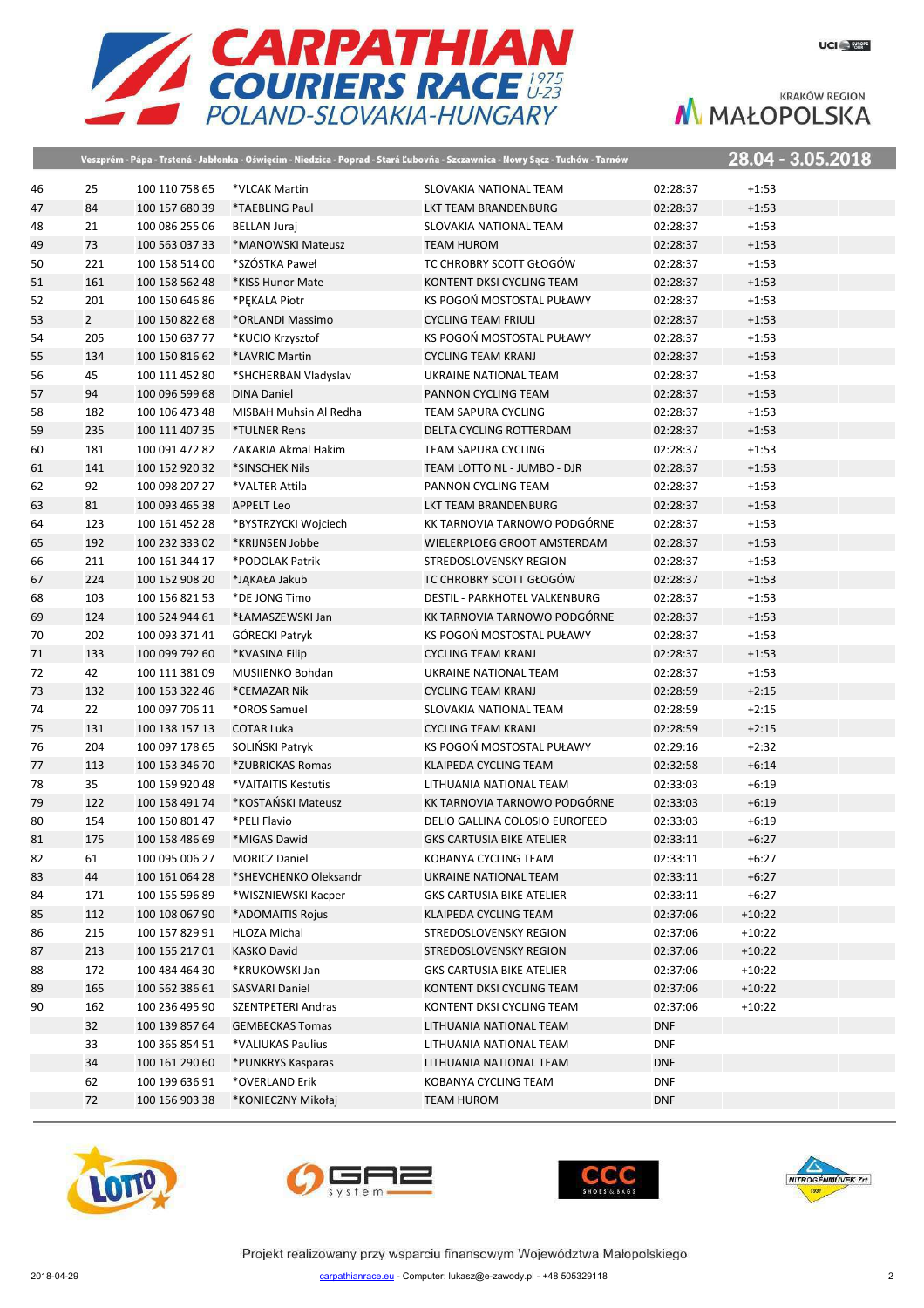



| 28.04 - 3.05.2018<br>Veszprém - Pápa - Trstená - Jabłonka - Oświęcim - Niedzica - Poprad - Stará Ľubovňa - Szczawnica - Nowy Sącz - Tuchów - Tarnów |                |                             |                                  |            |  |  |  |
|-----------------------------------------------------------------------------------------------------------------------------------------------------|----------------|-----------------------------|----------------------------------|------------|--|--|--|
| 74                                                                                                                                                  | 100 158 482 65 | *KLOC Dawid                 | TEAM HUROM                       | <b>DNF</b> |  |  |  |
| 114                                                                                                                                                 | 100 159 921 49 | *MIKALAJUNAS Ignas-Edmundas | KLAIPEDA CYCLING TEAM            | <b>DNF</b> |  |  |  |
| 115                                                                                                                                                 | 100 161 288 58 | *JANUSKEVICIUS Mantas       | KLAIPEDA CYCLING TEAM            | <b>DNF</b> |  |  |  |
| 121                                                                                                                                                 | 100 097 406 02 | SÓJKA Mikołaj               | KK TARNOVIA TARNOWO PODGÓRNE     | <b>DNF</b> |  |  |  |
| 143                                                                                                                                                 | 100 148 271 39 | *VAN ELZAKKER Wout          | TEAM LOTTO NL - JUMBO - DJR      | <b>DNF</b> |  |  |  |
| 145                                                                                                                                                 | 100 097 493 89 | *BOUWMANS Bryan             | TEAM LOTTO NL - JUMBO - DJR      | <b>DNF</b> |  |  |  |
| 146                                                                                                                                                 | 100 151 265 26 | *OLDE MEIERINK Lars         | TEAM LOTTO NL - JUMBO - DJR      | <b>DNF</b> |  |  |  |
| 163                                                                                                                                                 | 100 236 019 02 | <b>FEGYVERES Mate</b>       | KONTENT DKSI CYCLING TEAM        | <b>DNF</b> |  |  |  |
| 164                                                                                                                                                 | 100 111 519 50 | *SZARKA Gergely             | KONTENT DKSI CYCLING TEAM        | <b>DNF</b> |  |  |  |
| 173                                                                                                                                                 | 100 094 247 44 | <b>SŁAWEK Damian</b>        | <b>GKS CARTUSIA BIKE ATELIER</b> | <b>DNF</b> |  |  |  |
| 174                                                                                                                                                 | 100 110 413 11 | *CENIUCH Wojciech           | <b>GKS CARTUSIA BIKE ATELIER</b> | <b>DNF</b> |  |  |  |
| 214                                                                                                                                                 | 100 111 300 25 | *MICHALICKA Juraj           | STREDOSLOVENSKY REGION           | <b>DNF</b> |  |  |  |

| <b>ON THE START</b> | 107 |
|---------------------|-----|
| <b>STARTED</b>      | 107 |
| <b>FINISHED</b>     | 90  |
| <b>DISQUALIFIED</b> | ŋ   |

### **TEAM CLASSIFICATION STAGE 2B**

| <b>RANK</b>  | <b>CODE</b> | <b>TEAM</b>                          | <b>COUNTRY</b> | <b>RESULT</b> | <b>GAP</b> |
|--------------|-------------|--------------------------------------|----------------|---------------|------------|
| $\mathbf{1}$ | <b>FRI</b>  | <b>CYCLING TEAM FRIULI</b>           | <b>ITA</b>     | 07:20:12      |            |
| 2            | <b>DCR</b>  | DELTA CYCLING ROTTERDAM              | <b>NED</b>     | 07:22:05      | $+1:53$    |
| 3            | <b>DEL</b>  | DELIO GALLINA COLOSIO EUROFEED       | <b>ITA</b>     | 07:23:58      | $+3:46$    |
| 4            | <b>POL</b>  | POLISH NATIONAL TEAM                 | POL            | 07:23:58      | $+3:46$    |
| 5            | <b>WIE</b>  | WIELERPLOEG GROOT AMSTERDAM          | <b>NED</b>     | 07:23:58      | $+3:46$    |
| 6            | <b>PNN</b>  | PANNON CYCLING TEAM                  | <b>HUN</b>     | 07:23:58      | $+3:46$    |
| 7            | <b>DES</b>  | <b>DESTIL - PARKHOTEL VALKENBURG</b> | <b>NED</b>     | 07:23:58      | $+3:46$    |
| 8            | LKT         | LKT TEAM BRANDENBURG                 | <b>GER</b>     | 07:23:58      | $+3:46$    |
| 9            | <b>CHR</b>  | TC CHROBRY SCOTT GŁOGÓW              | POL            | 07:25:51      | $+5:39$    |
| 10           | <b>SVK</b>  | SLOVAKIA NATIONAL TEAM               | <b>SVK</b>     | 07:25:51      | $+5:39$    |
| 11           | <b>POG</b>  | KS POGOŃ MOSTOSTAL PUŁAWY            | POL            | 07:25:51      | $+5:39$    |
| 12           | <b>TSC</b>  | <b>TEAM SAPURA CYCLING</b>           | <b>MAS</b>     | 07:25:51      | $+5:39$    |
| 13           | <b>TAR</b>  | KK TARNOVIA TARNOWO PODGÓRNE         | POL            | 07:25:51      | $+5:39$    |
| 14           | <b>UKR</b>  | UKRAINE NATIONAL TEAM                | <b>UKR</b>     | 07:25:51      | $+5:39$    |
| 15           | <b>CCK</b>  | <b>CYCLING TEAM KRANJ</b>            | <b>SLO</b>     | 07:25:51      | $+5:39$    |
| 16           | <b>SSR</b>  | STREDOSLOVENSKY REGION               | <b>SVK</b>     | 07:34:20      | $+14:08$   |
| 17           | <b>KCT</b>  | KLAIPEDA CYCLING TEAM                | LTU            | 07:38:41      | $+18:29$   |
| 18           | <b>KDC</b>  | KONTENT DKSI CYCLING TEAM            | <b>HUN</b>     | 07:42:49      | $+22:37$   |
| 19           | <b>GKS</b>  | <b>GKS CARTUSIA BIKE ATELIER</b>     | POL            | 07:43:28      | $+23:16$   |







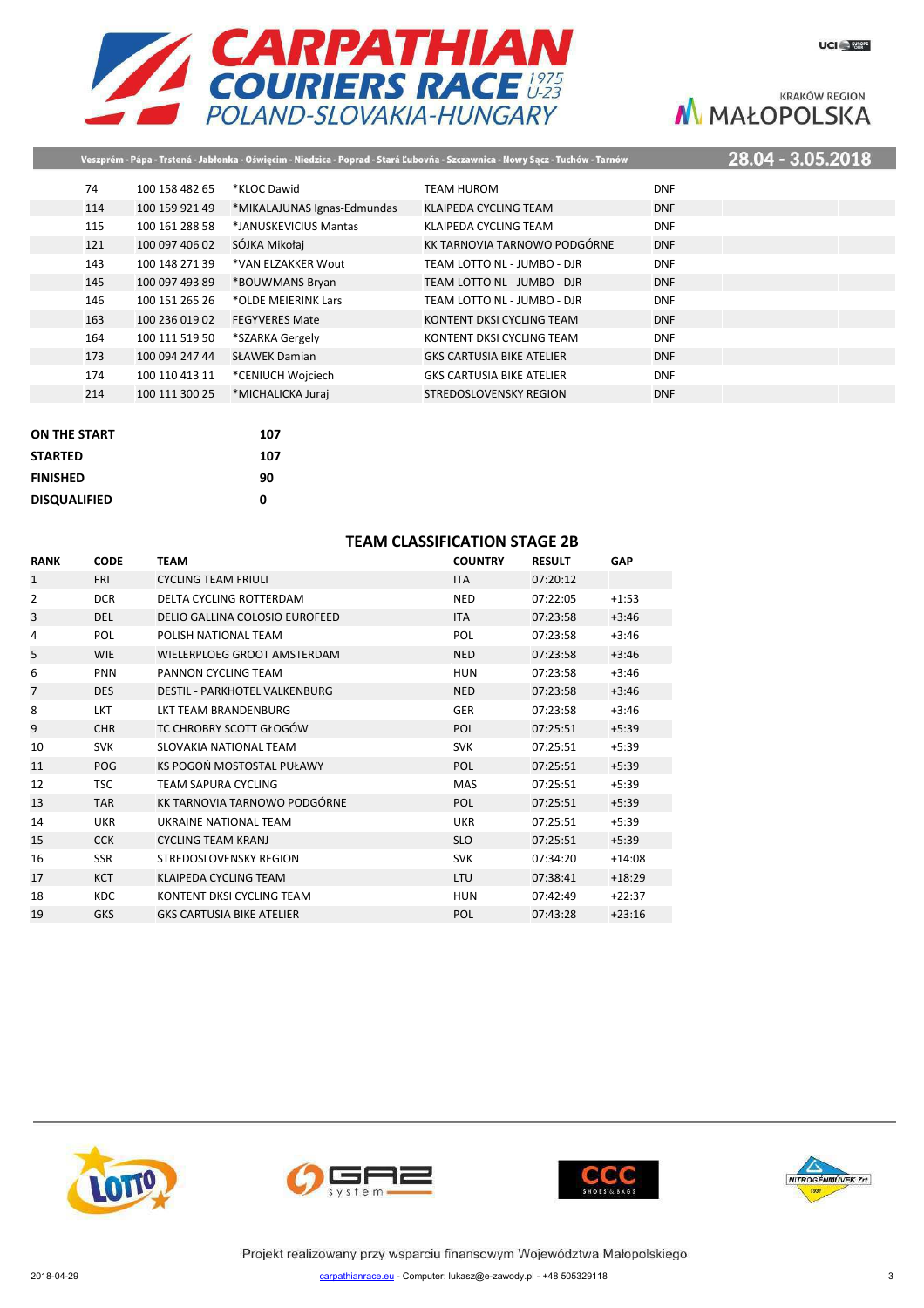



Veszprém - Pápa - Trstená - Jabłonka - Oświęcim - Niedzica - Poprad - Stará Ľubovňa - Szczawnica - Nowy Sącz - Tuchów - Tarnów

28.04 - 3.05.2018

### **MOUNTAIN PREMIE ON STAGE 2B**

|  | 18 KM Przełęcz Krowiarki, KAT. 1 |  |
|--|----------------------------------|--|

| <b>RANK</b>            | <b>BIB</b>             | <b>SURNAME, NAME</b>    | <b>TEAM</b>                | <b>POINTS</b> |
|------------------------|------------------------|-------------------------|----------------------------|---------------|
| 1                      |                        | <b>BAIS Mattia</b>      | <b>CYCLING TEAM FRIULI</b> | 3             |
| 2                      | 91                     | <b>DINA Marton</b>      | PANNON CYCLING TEAM        |               |
| 3                      | 11                     | <b>MACIEJUK Filip</b>   | POLISH NATIONAL TEAM       |               |
| 37 KM Przysłop, KAT. 1 |                        |                         |                            |               |
| <b>RANK</b>            | BIB                    | <b>SURNAME, NAME</b>    | <b>TEAM</b>                | <b>POINTS</b> |
| 1                      |                        | <b>BAIS Mattia</b>      | <b>CYCLING TEAM FRIULI</b> | 3             |
| 2                      | 91                     | <b>DINA Marton</b>      | PANNON CYCLING TEAM        |               |
| 3                      | 31                     | <b>LASINIS Venantas</b> | LITHUANIA NATIONAL TEAM    |               |
|                        | 63 KM Łękawica, KAT. 1 |                         |                            |               |
| <b>RANK</b>            | <b>BIB</b>             | <b>SURNAME, NAME</b>    | <b>TEAM</b>                | <b>POINTS</b> |
| 1                      | 91                     | <b>DINA Marton</b>      | PANNON CYCLING TEAM        | 3             |
| 2                      |                        | <b>BAIS Mattia</b>      | <b>CYCLING TEAM FRIULI</b> |               |
| 3                      | 31                     | <b>LASINIS Venantas</b> | LITHUANIA NATIONAL TEAM    |               |

#### **SPRINT PREMIE ON STAGE 2B**

|  | 44 KM Maków Podhalański, KAT. 1 |  |
|--|---------------------------------|--|
|  |                                 |  |

| <b>RANK</b> | <b>BIB</b> | <b>SURNAME, NAME</b>  | TEAM                       | <b>POINTS</b> | <b>BON</b> |
|-------------|------------|-----------------------|----------------------------|---------------|------------|
|             | 234        | <b>BAX Sioerd</b>     | DELTA CYCLING ROTTERDAM    |               | - -        |
|             |            | BAIS Mattia           | <b>CYCLING TEAM FRIULI</b> |               |            |
|             | ᆠ          | <b>MACIEJUK Filip</b> | POLISH NATIONAL TEAM       |               | $-1$       |







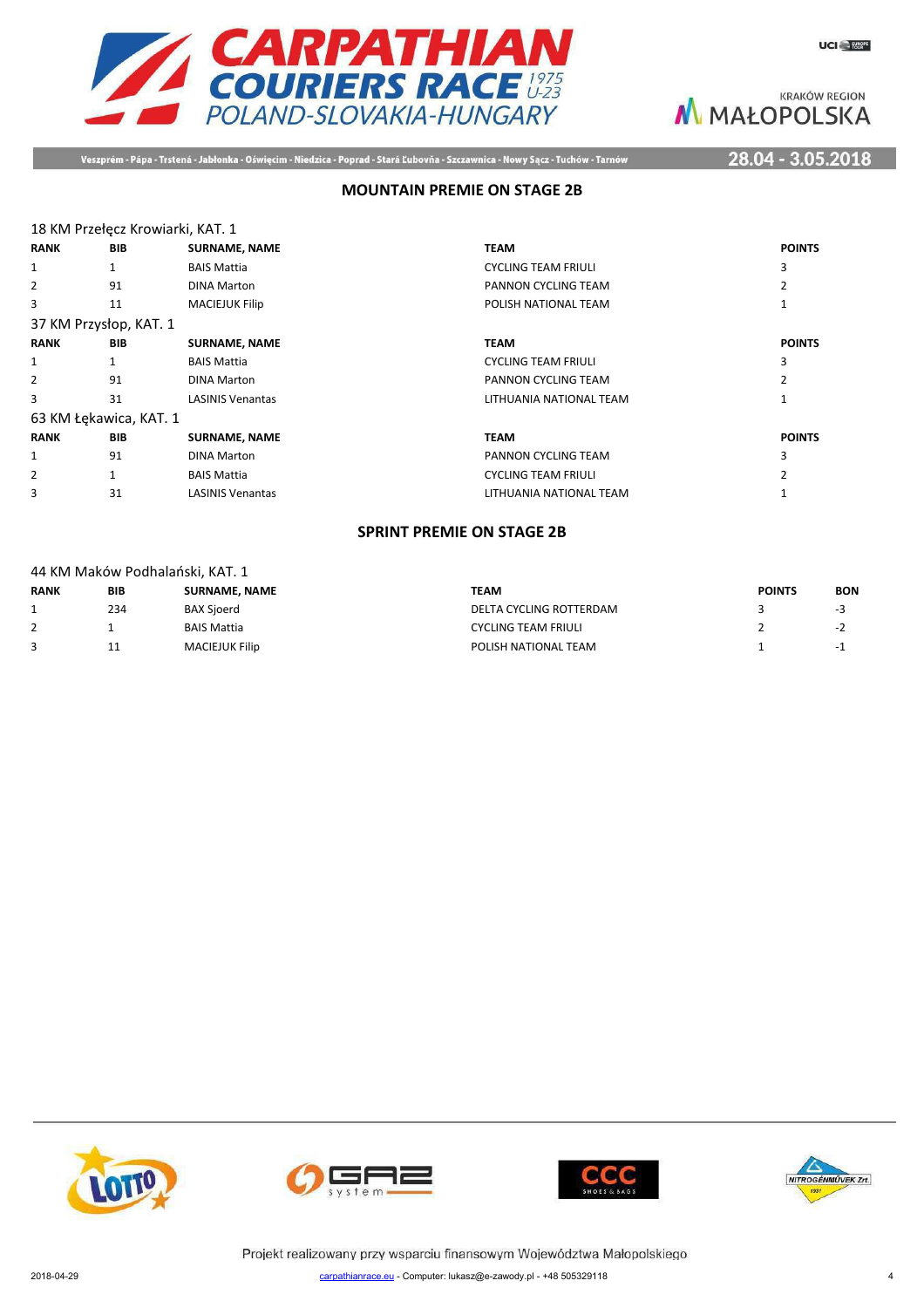

Veszprém - Pápa - Trstená - Jabłonka - Oświęcim - Niedzica - Poprad - Stará Ľubovňa - Szczawnica - Nowy Sącz - Tuchów - Tarnów

28.04 - 3.05.2018

## **INDIVIDUAL GENERAL CLASSIFICATION - MAŁOPOLSKA**

|                | DISTANCE (KM): 328 |                |                            |                                | AVERAGE SPEED (KM/H): 46.273 km/h |            |
|----------------|--------------------|----------------|----------------------------|--------------------------------|-----------------------------------|------------|
| <b>RANK</b>    | BIB                | UCI ID         | <b>SURNAME, NAME</b>       | <b>TEAM</b>                    | <b>RESULT</b>                     | <b>GAP</b> |
| $\mathbf{1}$   | 234                | 100 092 200 34 | <b>BAX Sjoerd</b>          | <b>DELTA CYCLING ROTTERDAM</b> | 07:05:10                          |            |
| $\overline{2}$ | 191                | 100 107 355 57 | <b>BURGER Sven</b>         | WIELERPLOEG GROOT AMSTERDAM    | 07:05:36                          | $+26$      |
| 3              | $\mathbf{1}$       | 100 138 797 71 | <b>BAIS Mattia</b>         | <b>CYCLING TEAM FRIULI</b>     | 07:05:36                          | $+26$      |
| 4              | 83                 | 100 454 814 62 | <b>KOCH Christian</b>      | LKT TEAM BRANDENBURG           | 07:05:38                          | $+28$      |
| 5              | 102                | 100 109 734 11 | VAN LOON Jordi             | DESTIL - PARKHOTEL VALKENBURG  | 07:05:39                          | $+29$      |
| 6              | 11                 | 100 153 299 23 | *MACIEJUK Filip            | POLISH NATIONAL TEAM           | 07:05:39                          | $+29$      |
| $\overline{7}$ | 31                 | 100 099 737 05 | <b>LASINIS Venantas</b>    | LITHUANIA NATIONAL TEAM        | 07:05:40                          | $+30$      |
| 8              | 5                  | 100 101 858 89 | *DONEGA Matteo             | <b>CYCLING TEAM FRIULI</b>     | 07:05:42                          | $+32$      |
| 9              | 91                 | 100 088 167 75 | <b>DINA Marton</b>         | PANNON CYCLING TEAM            | 07:05:42                          | $+32$      |
| 10             | 153                | 100 097 807 15 | <b>RADICE Raffaele</b>     | DELIO GALLINA COLOSIO EUROFEED | 07:05:42                          | $+32$      |
| 11             | $\overline{4}$     | 100 150 777 23 | *GIURIATO Alberto          | <b>CYCLING TEAM FRIULI</b>     | 07:05:42                          | $+32$      |
| 12             | 233                | 100 149 220 18 | *VAN DEN DOOL Jens         | DELTA CYCLING ROTTERDAM        | 07:05:42                          | $+32$      |
| 13             | 195                | 100 228 548 00 | STEINBUSCH Joep            | WIELERPLOEG GROOT AMSTERDAM    | 07:06:58                          | $+1:48$    |
| 14             | 141                | 100 152 920 32 | *SINSCHEK Nils             | TEAM LOTTO NL - JUMBO - DJR    | 07:07:03                          | $+1:53$    |
| 15             | 152                | 100 111 298 23 | <b>GALDOUNE Ahmed</b>      | DELIO GALLINA COLOSIO EUROFEED | 07:07:29                          | $+2:19$    |
| 16             | 155                | 100 144 033 69 | DI FELICE Francesco        | DELIO GALLINA COLOSIO EUROFEED | 07:07:30                          | $+2:20$    |
| 17             | 14                 | 100 108 070 93 | *KRAWCZYK Szymon           | POLISH NATIONAL TEAM           | 07:07:31                          | $+2:21$    |
| 18             | 13                 | 100 086 286 37 | <b>MAŁECKI Kamil</b>       | POLISH NATIONAL TEAM           | 07:07:32                          | $+2:22$    |
| 19             | 203                | 100 097 260 50 | STANISZEWSKI Daniel        | KS POGOŃ MOSTOSTAL PUŁAWY      | 07:07:34                          | $+2:24$    |
| 20             | 23                 | 100 111 505 36 | *STOCEK Matus              | SLOVAKIA NATIONAL TEAM         | 07:07:34                          | $+2:24$    |
| 21             | 222                | 100 150 929 78 | *MURIAS Jakub              | TC CHROBRY SCOTT GŁOGÓW        | 07:07:34                          | $+2:24$    |
| 22             | 125                | 100 155 594 87 | *BURCZAK Dawid             | KK TARNOVIA TARNOWO PODGÓRNE   | 07:07:35                          | $+2:25$    |
| 23             | 15                 | 100 095 475 11 | <b>BOGUSŁAWSKI Marceli</b> | POLISH NATIONAL TEAM           | 07:07:35                          | $+2:25$    |
| 24             | 12                 | 100 150 932 81 | *TRACZ Szymon              | POLISH NATIONAL TEAM           | 07:07:35                          | $+2:25$    |
| 25             | 71                 | 100 109 575 46 | ANIOŁKOWSKI Stanisław      | <b>TEAM HUROM</b>              | 07:07:35                          | $+2:25$    |
| 26             | 232                | 100 156 869 04 | *VAN DEN BERG Marijn       | DELTA CYCLING ROTTERDAM        | 07:07:35                          | $+2:25$    |
| 27             | 144                | 100 138 043 93 | <b>VAN IERSEL Youri</b>    | TEAM LOTTO NL - JUMBO - DJR    | 07:07:35                          | $+2:25$    |
| 28             | 135                | 100 149 922 41 | *PRIMOZIC Jaka             | <b>CYCLING TEAM KRANJ</b>      | 07:07:35                          | $+2:25$    |
| 29             | 111                | 100 101 703 31 | <b>BENIUSIS Justas</b>     | KLAIPEDA CYCLING TEAM          | 07:07:35                          | $+2:25$    |
| 30             | 225                | 100 158 475 58 | *JAGIEŁA Adam              | TC CHROBRY SCOTT GŁOGÓW        | 07:07:35                          | $+2:25$    |
| 31             | 24                 | 100 091 238 42 | <b>BABIC Adrian</b>        | SLOVAKIA NATIONAL TEAM         | 07:07:35                          | $+2:25$    |
| 32             | 151                | 100 151 340 04 | <b>ZANDRI Francesco</b>    | DELIO GALLINA COLOSIO EUROFEED | 07:07:35                          | $+2:25$    |
| 33             | 201                | 100 150 646 86 | *PEKALA Piotr              | KS POGOŃ MOSTOSTAL PUŁAWY      | 07:07:35                          | $+2:25$    |
| 34             | 63                 | 100 150 842 88 | *ISTLSTEKKER Zsolt         | KOBANYA CYCLING TEAM           | 07:07:35                          | $+2:25$    |
| 35             | 221                | 100 158 514 00 | *SZÓSTKA Paweł             | TC CHROBRY SCOTT GŁOGÓW        | 07:07:35                          | $+2:25$    |
| 36             | 193                | 100 147 607 54 | *MOURIS Teun               | WIELERPLOEG GROOT AMSTERDAM    | 07:07:35                          | $+2:25$    |
| 37             | 95                 | 100 095 205 32 | <b>FILUTAS Viktor</b>      | PANNON CYCLING TEAM            | 07:07:35                          | $+2:25$    |
| 38             | 194                | 100 228 620 72 | <b>KROEZE Thimo</b>        | WIELERPLOEG GROOT AMSTERDAM    | 07:07:35                          | $+2:25$    |
| 39             | 93                 | 100 112 209 61 | *SZABO Miklos              | PANNON CYCLING TEAM            | 07:07:35                          | $+2:25$    |
| 40             | 43                 | 100 143 850 80 | ROZHONIUK Andrii           | UKRAINE NATIONAL TEAM          | 07:07:35                          | $+2:25$    |
| 41             | 223                | 100 159 969 00 | <b>WOJTANEK Bartłomiej</b> | TC CHROBRY SCOTT GŁOGÓW        | 07:07:35                          | $+2:25$    |
| 42             | $\overline{3}$     | 100 151 318 79 | *BAIS Davide               | <b>CYCLING TEAM FRIULI</b>     | 07:07:35                          | $+2:25$    |
| 43             | 212                | 100 100 400 86 | <b>VANCO Filip</b>         | STREDOSLOVENSKY REGION         | 07:07:35                          | $+2:25$    |
| 44             | 101                | 100 097 711 16 | *BEARD Cameron             | DESTIL - PARKHOTEL VALKENBURG  | 07:07:35                          | $+2:25$    |
| 45             | 205                | 100 150 637 77 | *KUCIO Krzysztof           | KS POGOŃ MOSTOSTAL PUŁAWY      | 07:07:35                          | $+2:25$    |
| 46             | $\overline{2}$     | 100 150 822 68 | *ORLANDI Massimo           | <b>CYCLING TEAM FRIULI</b>     | 07:07:35                          | $+2:25$    |
| 47             | 231                | 100 155 088 66 | *HOPPEZAK Vincent          | DELTA CYCLING ROTTERDAM        | 07:07:35                          | $+2:25$    |
|                |                    |                |                            |                                |                                   |            |







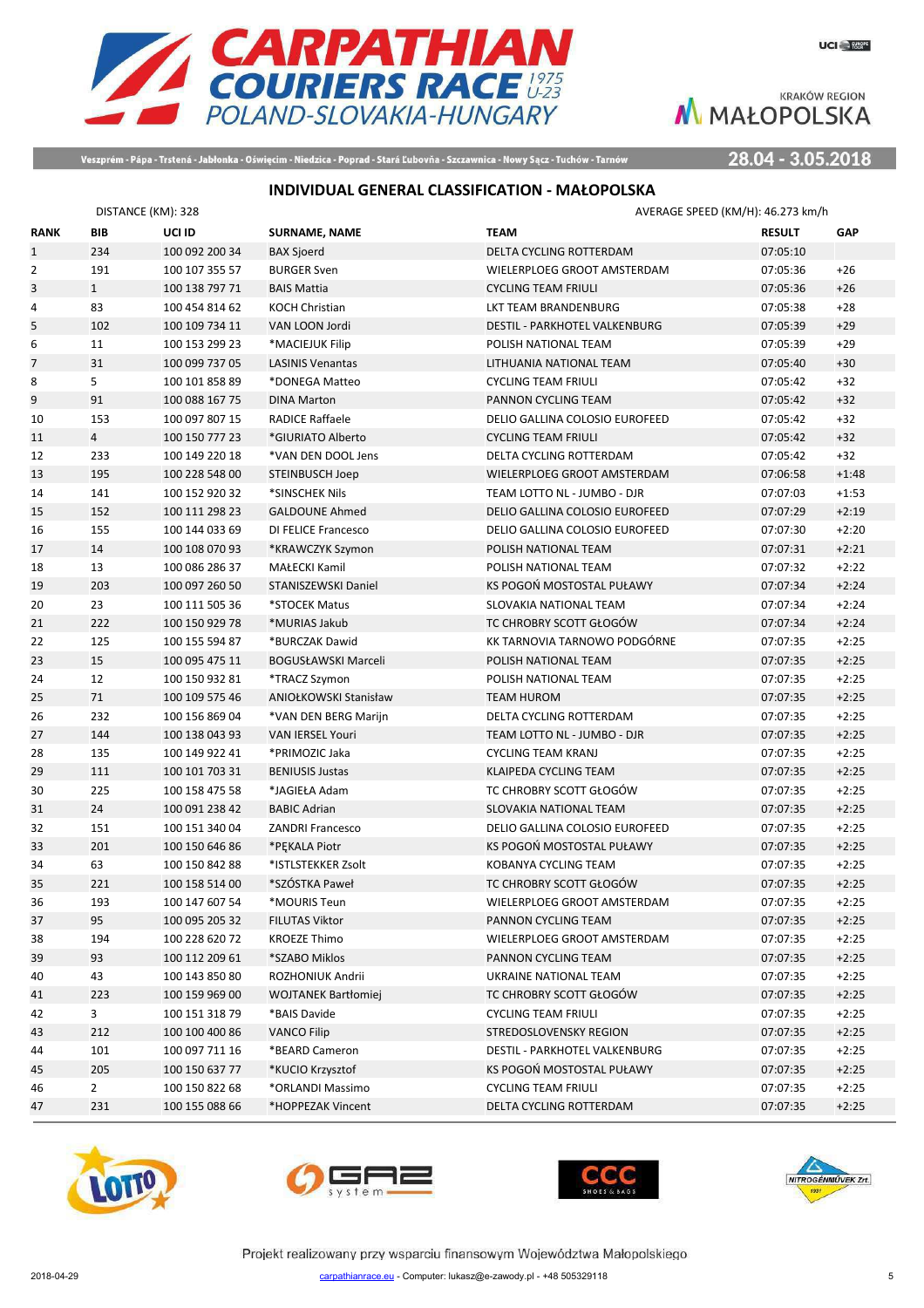

|    |     |                | Veszprém - Pápa - Trstená - Jabłonka - Oświęcim - Niedzica - Poprad - Stará Ľubovňa - Szczawnica - Nowy Sącz - Tuchów - Tarnów |                                      | 28.04 - 3.05.2018 |          |
|----|-----|----------------|--------------------------------------------------------------------------------------------------------------------------------|--------------------------------------|-------------------|----------|
| 48 | 134 | 100 150 816 62 | *LAVRIC Martin                                                                                                                 | <b>CYCLING TEAM KRANJ</b>            | 07:07:35          | $+2:25$  |
| 49 | 161 | 100 158 562 48 | *KISS Hunor Mate                                                                                                               | KONTENT DKSI CYCLING TEAM            | 07:07:35          | $+2:25$  |
| 50 | 94  | 100 096 599 68 | <b>DINA Daniel</b>                                                                                                             | PANNON CYCLING TEAM                  | 07:07:35          | $+2:25$  |
| 51 | 224 | 100 152 908 20 | *JAKAŁA Jakub                                                                                                                  | TC CHROBRY SCOTT GŁOGÓW              | 07:07:35          | $+2:25$  |
| 52 | 105 | 100 093 346 16 | VAN DER HEIJDEN Maik                                                                                                           | <b>DESTIL - PARKHOTEL VALKENBURG</b> | 07:07:35          | $+2:25$  |
| 53 | 124 | 100 524 944 61 | *ŁAMASZEWSKI Jan                                                                                                               | KK TARNOVIA TARNOWO PODGÓRNE         | 07:07:35          | $+2:25$  |
| 54 | 202 | 100 093 371 41 | GÓRECKI Patryk                                                                                                                 | KS POGOŃ MOSTOSTAL PUŁAWY            | 07:07:35          | $+2:25$  |
| 55 | 84  | 100 157 680 39 | *TAEBLING Paul                                                                                                                 | LKT TEAM BRANDENBURG                 | 07:07:35          | $+2:25$  |
| 56 | 92  | 100 098 207 27 | *VALTER Attila                                                                                                                 | PANNON CYCLING TEAM                  | 07:07:35          | $+2:25$  |
| 57 | 73  | 100 563 037 33 | *MANOWSKI Mateusz                                                                                                              | <b>TEAM HUROM</b>                    | 07:07:35          | $+2:25$  |
| 58 | 25  | 100 110 758 65 | *VLCAK Martin                                                                                                                  | SLOVAKIA NATIONAL TEAM               | 07:07:35          | $+2:25$  |
| 59 | 104 | 100 110 487 85 | *ERIKSSON Jacob                                                                                                                | DESTIL - PARKHOTEL VALKENBURG        | 07:07:35          | $+2:25$  |
| 60 | 235 | 100 111 407 35 | *TULNER Rens                                                                                                                   | DELTA CYCLING ROTTERDAM              | 07:07:35          | $+2:25$  |
| 61 | 103 | 100 156 821 53 | *DE JONG Timo                                                                                                                  | DESTIL - PARKHOTEL VALKENBURG        | 07:07:35          | $+2:25$  |
| 62 | 192 | 100 232 333 02 | *KRIJNSEN Jobbe                                                                                                                | WIELERPLOEG GROOT AMSTERDAM          | 07:07:35          | $+2:25$  |
| 63 | 181 | 100 091 472 82 | ZAKARIA Akmal Hakim                                                                                                            | TEAM SAPURA CYCLING                  | 07:07:35          | $+2:25$  |
| 64 | 123 | 100 161 452 28 | *BYSTRZYCKI Wojciech                                                                                                           | KK TARNOVIA TARNOWO PODGÓRNE         | 07:07:35          | $+2:25$  |
| 65 | 45  | 100 111 452 80 | *SHCHERBAN Vladyslav                                                                                                           | UKRAINE NATIONAL TEAM                | 07:07:35          | $+2:25$  |
| 66 | 211 | 100 161 344 17 | *PODOLAK Patrik                                                                                                                | STREDOSLOVENSKY REGION               | 07:07:35          | $+2:25$  |
| 67 | 21  | 100 086 255 06 | <b>BELLAN Juraj</b>                                                                                                            | SLOVAKIA NATIONAL TEAM               | 07:07:35          | $+2:25$  |
| 68 | 133 | 100 099 792 60 | *KVASINA Filip                                                                                                                 | <b>CYCLING TEAM KRANJ</b>            | 07:07:35          | $+2:25$  |
| 69 | 183 | 100 159 769 91 | *SAHARIL Muhammamad Fitri                                                                                                      | TEAM SAPURA CYCLING                  | 07:07:35          | $+2:25$  |
| 70 | 42  | 100 111 381 09 | MUSIIENKO Bohdan                                                                                                               | UKRAINE NATIONAL TEAM                | 07:07:35          | $+2:25$  |
| 71 | 182 | 100 106 473 48 | MISBAH Muhsin Al Redha                                                                                                         | <b>TEAM SAPURA CYCLING</b>           | 07:07:35          | $+2:25$  |
| 72 | 81  | 100 093 465 38 | APPELT Leo                                                                                                                     | LKT TEAM BRANDENBURG                 | 07:07:55          | $+2:45$  |
| 73 | 131 | 100 138 157 13 | <b>COTAR Luka</b>                                                                                                              | <b>CYCLING TEAM KRANJ</b>            | 07:07:57          | $+2:47$  |
| 74 | 22  | 100 097 706 11 | *OROS Samuel                                                                                                                   | SLOVAKIA NATIONAL TEAM               | 07:07:57          | $+2:47$  |
| 75 | 132 | 100 153 322 46 | *CEMAZAR Nik                                                                                                                   | <b>CYCLING TEAM KRANJ</b>            | 07:07:57          | $+2:47$  |
| 76 | 204 | 100 097 178 65 | SOLIŃSKI Patryk                                                                                                                | KS POGOŃ MOSTOSTAL PUŁAWY            | 07:08:14          | $+3:04$  |
| 77 | 113 | 100 153 346 70 | *ZUBRICKAS Romas                                                                                                               | KLAIPEDA CYCLING TEAM                | 07:11:56          | $+6:46$  |
| 78 | 154 | 100 150 801 47 | *PELI Flavio                                                                                                                   | DELIO GALLINA COLOSIO EUROFEED       | 07:12:01          | $+6:51$  |
| 79 | 122 | 100 158 491 74 | *KOSTAŃSKI Mateusz                                                                                                             | KK TARNOVIA TARNOWO PODGÓRNE         | 07:12:01          | $+6:51$  |
| 80 | 35  | 100 159 920 48 | *VAITAITIS Kestutis                                                                                                            | LITHUANIA NATIONAL TEAM              | 07:12:01          | $+6:51$  |
| 81 | 175 | 100 158 486 69 | *MIGAS Dawid                                                                                                                   | <b>GKS CARTUSIA BIKE ATELIER</b>     | 07:12:09          | $+6:59$  |
| 82 | 171 | 100 155 596 89 | *WISZNIEWSKI Kacper                                                                                                            | <b>GKS CARTUSIA BIKE ATELIER</b>     | 07:12:09          | $+6:59$  |
| 83 | 61  | 100 095 006 27 | <b>MORICZ Daniel</b>                                                                                                           | KOBANYA CYCLING TEAM                 | 07:12:09          | $+6:59$  |
| 84 | 44  | 100 161 064 28 | *SHEVCHENKO Oleksandr                                                                                                          | UKRAINE NATIONAL TEAM                | 07:12:09          | $+6:59$  |
| 85 | 165 | 100 562 386 61 | SASVARI Daniel                                                                                                                 | KONTENT DKSI CYCLING TEAM            | 07:16:04          | $+10:54$ |
| 86 | 215 | 100 157 829 91 | HLOZA Michal                                                                                                                   | STREDOSLOVENSKY REGION               | 07:16:04          | $+10:54$ |
| 87 | 213 | 100 155 217 01 | KASKO David                                                                                                                    | STREDOSLOVENSKY REGION               | 07:16:04          | $+10:54$ |
| 88 | 162 | 100 236 495 90 | SZENTPETERI Andras                                                                                                             | KONTENT DKSI CYCLING TEAM            | 07:16:04          | $+10:54$ |
| 89 | 112 | 100 108 067 90 | *ADOMAITIS Rojus                                                                                                               | KLAIPEDA CYCLING TEAM                | 07:22:02          | $+16:52$ |
| 90 | 172 | 100 484 464 30 | *KRUKOWSKI Jan                                                                                                                 | <b>GKS CARTUSIA BIKE ATELIER</b>     | 07:22:02          | $+16:52$ |

#### **CLASSIFICATION OF COMPETITORS 19-20 YEARS - NITROGENMUVEK**

| <b>RANK</b>  | <b>BIB</b> | UCI ID         | <b>SURNAME, NAME</b>    | <b>TEAM</b>                | <b>RESULT</b> | <b>GAP</b> |
|--------------|------------|----------------|-------------------------|----------------------------|---------------|------------|
| $\mathbf{1}$ | 11         | 100 153 299 23 | <b>MACIEJUK Filip</b>   | POLISH NATIONAL TEAM       | 07:05:39      |            |
|              |            | 100 101 858 89 | DONEGA Matteo           | <b>CYCLING TEAM FRIULI</b> | 07:05:42      | $+3$       |
|              |            | 100 150 777 23 | <b>GIURIATO Alberto</b> | <b>CYCLING TEAM FRIULI</b> | 07:05:42      | $+3$       |
| 4            | 233        | 100 149 220 18 | VAN DEN DOOL Jens       | DELTA CYCLING ROTTERDAM    | 07:05:42      | $+3$       |







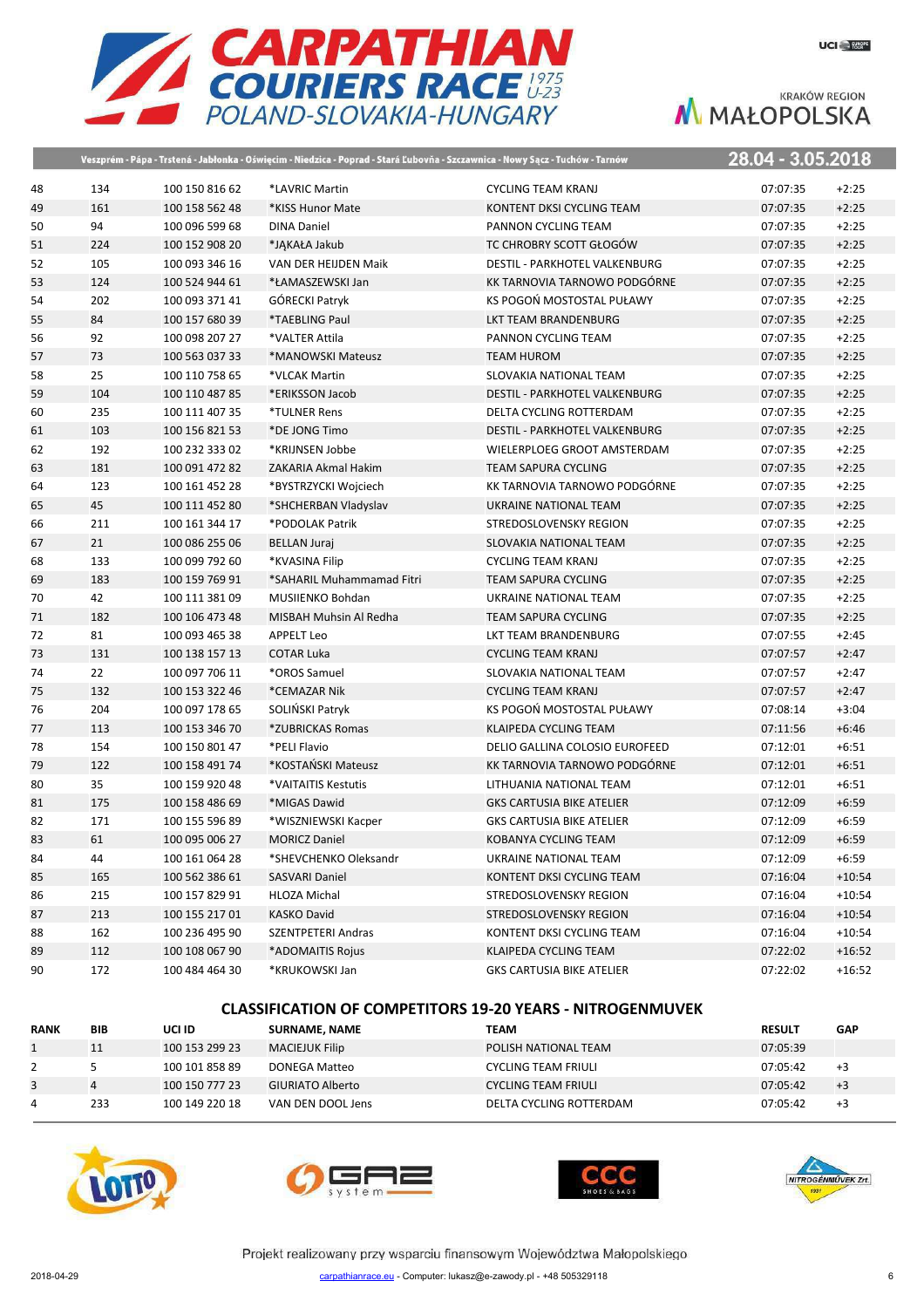

|                |                |                | Veszprém - Pápa - Trstená - Jabłonka - Oświęcim - Niedzica - Poprad - Stará Ľubovňa - Szczawnica - Nowy Sącz - Tuchów - Tarnów |                                      | 28.04 - 3.05.2018 |          |
|----------------|----------------|----------------|--------------------------------------------------------------------------------------------------------------------------------|--------------------------------------|-------------------|----------|
| 5              | 141            | 100 152 920 32 | <b>SINSCHEK Nils</b>                                                                                                           | TEAM LOTTO NL - JUMBO - DJR          | 07:07:03          | $+1:24$  |
| 6              | 14             | 100 108 070 93 | <b>KRAWCZYK Szymon</b>                                                                                                         | POLISH NATIONAL TEAM                 | 07:07:31          | $+1:52$  |
| $\overline{7}$ | 23             | 100 111 505 36 | <b>STOCEK Matus</b>                                                                                                            | SLOVAKIA NATIONAL TEAM               | 07:07:34          | $+1:55$  |
| 8              | 222            | 100 150 929 78 | <b>MURIAS Jakub</b>                                                                                                            | TC CHROBRY SCOTT GŁOGÓW              | 07:07:34          | $+1:55$  |
| 9              | 125            | 100 155 594 87 | <b>BURCZAK Dawid</b>                                                                                                           | KK TARNOVIA TARNOWO PODGÓRNE         | 07:07:35          | $+1:56$  |
| 10             | 12             | 100 150 932 81 | <b>TRACZ Szymon</b>                                                                                                            | POLISH NATIONAL TEAM                 | 07:07:35          | $+1:56$  |
| 11             | 232            | 100 156 869 04 | VAN DEN BERG Marijn                                                                                                            | DELTA CYCLING ROTTERDAM              | 07:07:35          | $+1:56$  |
| 12             | 135            | 100 149 922 41 | PRIMOZIC Jaka                                                                                                                  | <b>CYCLING TEAM KRANJ</b>            | 07:07:35          | $+1:56$  |
| 13             | 225            | 100 158 475 58 | JAGIEŁA Adam                                                                                                                   | TC CHROBRY SCOTT GŁOGÓW              | 07:07:35          | $+1:56$  |
| 14             | 201            | 100 150 646 86 | PEKALA Piotr                                                                                                                   | KS POGOŃ MOSTOSTAL PUŁAWY            | 07:07:35          | $+1:56$  |
| 15             | 63             | 100 150 842 88 | <b>ISTLSTEKKER Zsolt</b>                                                                                                       | KOBANYA CYCLING TEAM                 | 07:07:35          | $+1:56$  |
| 16             | 221            | 100 158 514 00 | SZÓSTKA Paweł                                                                                                                  | TC CHROBRY SCOTT GŁOGÓW              | 07:07:35          | $+1:56$  |
| 17             | 193            | 100 147 607 54 | <b>MOURIS Teun</b>                                                                                                             | WIELERPLOEG GROOT AMSTERDAM          | 07:07:35          | $+1:56$  |
| 18             | 93             | 100 112 209 61 | <b>SZABO Miklos</b>                                                                                                            | PANNON CYCLING TEAM                  | 07:07:35          | $+1:56$  |
| 19             | $\overline{3}$ | 100 151 318 79 | <b>BAIS Davide</b>                                                                                                             | <b>CYCLING TEAM FRIULI</b>           | 07:07:35          | $+1:56$  |
| 20             | 101            | 100 097 711 16 | <b>BEARD Cameron</b>                                                                                                           | <b>DESTIL - PARKHOTEL VALKENBURG</b> | 07:07:35          | $+1:56$  |
| 21             | 205            | 100 150 637 77 | <b>KUCIO Krzysztof</b>                                                                                                         | KS POGOŃ MOSTOSTAL PUŁAWY            | 07:07:35          | $+1:56$  |
| 22             | $\overline{2}$ | 100 150 822 68 | <b>ORLANDI Massimo</b>                                                                                                         | <b>CYCLING TEAM FRIULI</b>           | 07:07:35          | $+1:56$  |
| 23             | 231            | 100 155 088 66 | <b>HOPPEZAK Vincent</b>                                                                                                        | DELTA CYCLING ROTTERDAM              | 07:07:35          | $+1:56$  |
| 24             | 134            | 100 150 816 62 | <b>LAVRIC Martin</b>                                                                                                           | <b>CYCLING TEAM KRANJ</b>            | 07:07:35          | $+1:56$  |
| 25             | 161            | 100 158 562 48 | <b>KISS Hunor Mate</b>                                                                                                         | KONTENT DKSI CYCLING TEAM            | 07:07:35          | $+1:56$  |
| 26             | 224            | 100 152 908 20 | JĄKAŁA Jakub                                                                                                                   | TC CHROBRY SCOTT GŁOGÓW              | 07:07:35          | $+1:56$  |
| 27             | 124            | 100 524 944 61 | ŁAMASZEWSKI Jan                                                                                                                | KK TARNOVIA TARNOWO PODGÓRNE         | 07:07:35          | $+1:56$  |
| 28             | 84             | 100 157 680 39 | <b>TAEBLING Paul</b>                                                                                                           | LKT TEAM BRANDENBURG                 | 07:07:35          | $+1:56$  |
| 29             | 92             | 100 098 207 27 | <b>VALTER Attila</b>                                                                                                           | PANNON CYCLING TEAM                  | 07:07:35          | $+1:56$  |
| 30             | 73             | 100 563 037 33 | <b>MANOWSKI Mateusz</b>                                                                                                        | <b>TEAM HUROM</b>                    | 07:07:35          | $+1:56$  |
| 31             | 25             | 100 110 758 65 | <b>VLCAK Martin</b>                                                                                                            | SLOVAKIA NATIONAL TEAM               | 07:07:35          | $+1:56$  |
| 32             | 104            | 100 110 487 85 | <b>ERIKSSON Jacob</b>                                                                                                          | DESTIL - PARKHOTEL VALKENBURG        | 07:07:35          | $+1:56$  |
| 33             | 235            | 100 111 407 35 | <b>TULNER Rens</b>                                                                                                             | DELTA CYCLING ROTTERDAM              | 07:07:35          | $+1:56$  |
| 34             | 103            | 100 156 821 53 | DE JONG Timo                                                                                                                   | DESTIL - PARKHOTEL VALKENBURG        | 07:07:35          | $+1:56$  |
| 35             | 192            | 100 232 333 02 | <b>KRIJNSEN Jobbe</b>                                                                                                          | WIELERPLOEG GROOT AMSTERDAM          | 07:07:35          | $+1:56$  |
| 36             | 123            | 100 161 452 28 | <b>BYSTRZYCKI Wojciech</b>                                                                                                     | KK TARNOVIA TARNOWO PODGÓRNE         | 07:07:35          | $+1:56$  |
| 37             | 45             | 100 111 452 80 | SHCHERBAN Vladyslav                                                                                                            | UKRAINE NATIONAL TEAM                | 07:07:35          | $+1:56$  |
| 38             | 211            | 100 161 344 17 | PODOLAK Patrik                                                                                                                 | STREDOSLOVENSKY REGION               | 07:07:35          | $+1:56$  |
| 39             | 133            | 100 099 792 60 | <b>KVASINA Filip</b>                                                                                                           | <b>CYCLING TEAM KRANJ</b>            | 07:07:35          | $+1:56$  |
| 40             | 183            | 100 159 769 91 | SAHARIL Muhammamad Fitri                                                                                                       | <b>TEAM SAPURA CYCLING</b>           | 07:07:35          | $+1:56$  |
| 41             | 22             | 100 097 706 11 | <b>OROS Samuel</b>                                                                                                             | SLOVAKIA NATIONAL TEAM               | 07:07:57          | $+2:18$  |
| 42             | 132            | 100 153 322 46 | <b>CEMAZAR Nik</b>                                                                                                             | <b>CYCLING TEAM KRANJ</b>            | 07:07:57          | $+2:18$  |
| 43             | 113            | 100 153 346 70 | <b>ZUBRICKAS Romas</b>                                                                                                         | KLAIPEDA CYCLING TEAM                | 07:11:56          | $+6:17$  |
| 44             | 154            | 100 150 801 47 | PELI Flavio                                                                                                                    | DELIO GALLINA COLOSIO EUROFEED       | 07:12:01          | $+6:22$  |
| 45             | 122            | 100 158 491 74 | KOSTAŃSKI Mateusz                                                                                                              | KK TARNOVIA TARNOWO PODGÓRNE         | 07:12:01          | $+6:22$  |
| 46             | 35             | 100 159 920 48 | <b>VAITAITIS Kestutis</b>                                                                                                      | LITHUANIA NATIONAL TEAM              | 07:12:01          | $+6:22$  |
| 47             | 175            | 100 158 486 69 | MIGAS Dawid                                                                                                                    | <b>GKS CARTUSIA BIKE ATELIER</b>     | 07:12:09          | $+6:30$  |
| 48             | 171            | 100 155 596 89 | WISZNIEWSKI Kacper                                                                                                             | <b>GKS CARTUSIA BIKE ATELIER</b>     | 07:12:09          | $+6:30$  |
| 49             | 44             | 100 161 064 28 | SHEVCHENKO Oleksandr                                                                                                           | UKRAINE NATIONAL TEAM                | 07:12:09          | $+6:30$  |
| 50             | 112            | 100 108 067 90 | <b>ADOMAITIS Rojus</b>                                                                                                         | KLAIPEDA CYCLING TEAM                | 07:22:02          | $+16:23$ |
| 51             | 172            | 100 484 464 30 | <b>KRUKOWSKI Jan</b>                                                                                                           | <b>GKS CARTUSIA BIKE ATELIER</b>     | 07:22:02          | $+16:23$ |







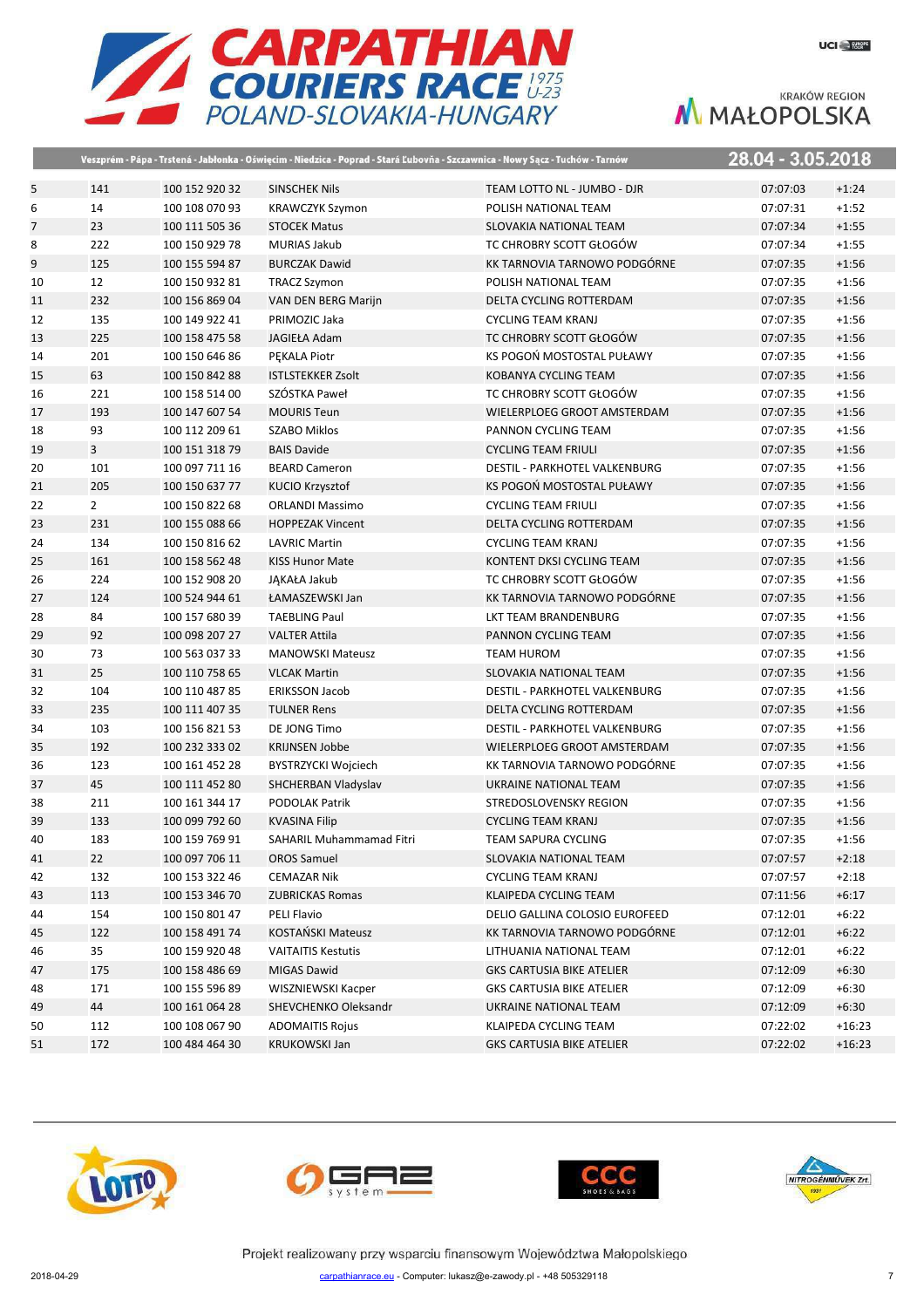

Veszprém - Pápa - Trstená - Jabłonka - Oświęcim - Niedzica - Poprad - Stará Ľubovňa - Szczawnica - Nowy Sącz - Tuchów - Tarnów

28.04 - 3.05.2018

|                |             | <b>TEAM CLASSIFICATION LOTTO</b> |                |               |            |
|----------------|-------------|----------------------------------|----------------|---------------|------------|
| <b>RANK</b>    | <b>CODE</b> | <b>TEAM</b>                      | <b>COUNTRY</b> | <b>RESULT</b> | <b>GAP</b> |
| $\mathbf{1}$   | <b>FRI</b>  | <b>CYCLING TEAM FRIULI</b>       | <b>ITA</b>     | 21:17:06      |            |
| 2              | <b>DCR</b>  | DELTA CYCLING ROTTERDAM          | <b>NED</b>     | 21:18:35      | $+1:29$    |
| 3              | <b>WIE</b>  | WIELERPLOEG GROOT AMSTERDAM      | <b>NED</b>     | 21:20:28      | $+3:22$    |
| 4              | DEL         | DELIO GALLINA COLOSIO EUROFEED   | <b>ITA</b>     | 21:20:52      | $+3:46$    |
| 5              | POL         | POLISH NATIONAL TEAM             | POL            | 21:20:52      | $+3:46$    |
| 6              | <b>PNN</b>  | PANNON CYCLING TEAM              | <b>HUN</b>     | 21:20:52      | $+3:46$    |
| $\overline{7}$ | <b>DES</b>  | DESTIL - PARKHOTEL VALKENBURG    | <b>NED</b>     | 21:20:52      | $+3:46$    |
| 8              | <b>LKT</b>  | <b>IKT TEAM BRANDENBURG</b>      | <b>GER</b>     | 21:20:52      | $+3:46$    |
| 9              | <b>CHR</b>  | TC CHROBRY SCOTT GŁOGÓW          | <b>POL</b>     | 21:22:45      | $+5:39$    |
| 10             | POG         | KS POGOŃ MOSTOSTAL PUŁAWY        | POL            | 21:22:45      | $+5:39$    |
| 11             | <b>CCK</b>  | <b>CYCLING TEAM KRANJ</b>        | <b>SLO</b>     | 21:22:45      | $+5:39$    |
| 12             | <b>SVK</b>  | SLOVAKIA NATIONAL TEAM           | <b>SVK</b>     | 21:22:45      | $+5:39$    |
| 13             | <b>TSC</b>  | <b>TEAM SAPURA CYCLING</b>       | <b>MAS</b>     | 21:22:45      | $+5:39$    |
| 14             | <b>TAR</b>  | KK TARNOVIA TARNOWO PODGÓRNE     | <b>POL</b>     | 21:22:45      | $+5:39$    |
| 15             | <b>UKR</b>  | UKRAINE NATIONAL TEAM            | <b>UKR</b>     | 21:22:45      | $+5:39$    |
| 16             | <b>SSR</b>  | STREDOSLOVENSKY REGION           | <b>SVK</b>     | 21:31:14      | $+14:08$   |
| 17             | <b>KCT</b>  | <b>KLAIPEDA CYCLING TEAM</b>     | LTU            | 21:35:35      | $+18:29$   |
| 18             | <b>KDC</b>  | KONTENT DKSI CYCLING TEAM        | <b>HUN</b>     | 21:39:43      | $+22:37$   |
| 19             | <b>GKS</b>  | <b>GKS CARTUSIA BIKE ATELIER</b> | POL            | 21:40:22      | $+23:16$   |

### **POINT CLASSIFICATION - GAZ-SYSTEM**

| <b>RANK</b>    | <b>BIB</b> | <b>SURNAME, NAME</b>         | <b>TEAM</b>                    | <b>POINTS</b> |
|----------------|------------|------------------------------|--------------------------------|---------------|
| $\mathbf{1}$   | 191        | <b>BURGER Sven</b>           | WIELERPLOEG GROOT AMSTERDAM    | 47            |
| 2              | 152        | <b>GALDOUNE Ahmed</b>        | DELIO GALLINA COLOSIO EUROFEED | 44            |
| 3              | 155        | <b>DI FELICE Francesco</b>   | DELIO GALLINA COLOSIO EUROFEED | 42            |
| 4              | 102        | VAN LOON Jordi               | DESTIL - PARKHOTEL VALKENBURG  | 34            |
| 5              | 83         | <b>KOCH Christian</b>        | LKT TEAM BRANDENBURG           | 32            |
| 6              | 5          | <b>DONEGA Matteo</b>         | <b>CYCLING TEAM FRIULI</b>     | 31            |
| $\overline{7}$ | 125        | <b>BURCZAK Dawid</b>         | KK TARNOVIA TARNOWO PODGÓRNE   | 28            |
| 8              | 234        | <b>BAX Sjoerd</b>            | DELTA CYCLING ROTTERDAM        | 27            |
| 9              | 14         | <b>KRAWCZYK Szymon</b>       | POLISH NATIONAL TEAM           | 27            |
| 10             | 1          | <b>BAIS Mattia</b>           | <b>CYCLING TEAM FRIULI</b>     | 25            |
| 11             | 91         | <b>DINA Marton</b>           | PANNON CYCLING TEAM            | 21            |
| 12             | 15         | <b>BOGUSŁAWSKI Marceli</b>   | POLISH NATIONAL TEAM           | 21            |
| 13             | 71         | <b>ANIOŁKOWSKI Stanisław</b> | <b>TEAM HUROM</b>              | 20            |
| 14             | 195        | STEINBUSCH Joep              | WIELERPLOEG GROOT AMSTERDAM    | 20            |
| 15             | 141        | <b>SINSCHEK Nils</b>         | TEAM LOTTO NL - JUMBO - DJR    | 19            |
| 16             | 11         | <b>MACIEJUK Filip</b>        | POLISH NATIONAL TEAM           | 18            |
| 17             | 31         | <b>LASINIS Venantas</b>      | LITHUANIA NATIONAL TEAM        | 18            |
| 18             | 153        | <b>RADICE Raffaele</b>       | DELIO GALLINA COLOSIO EUROFEED | 16            |
| 19             | 13         | <b>MAŁECKI Kamil</b>         | POLISH NATIONAL TEAM           | 15            |
| 20             | 221        | SZÓSTKA Paweł                | TC CHROBRY SCOTT GŁOGÓW        | 15            |
| 21             | 232        | VAN DEN BERG Marijn          | DELTA CYCLING ROTTERDAM        | 14            |
| 22             | 144        | <b>VAN IERSEL Youri</b>      | TEAM LOTTO NL - JUMBO - DJR    | 13            |
| 23             | 233        | VAN DEN DOOL Jens            | DELTA CYCLING ROTTERDAM        | 12            |
| 24             | 4          | <b>GIURIATO Alberto</b>      | <b>CYCLING TEAM FRIULI</b>     | 10            |
| 25             | 212        | <b>VANCO Filip</b>           | <b>STREDOSLOVENSKY REGION</b>  | 9             |
|                |            |                              |                                |               |







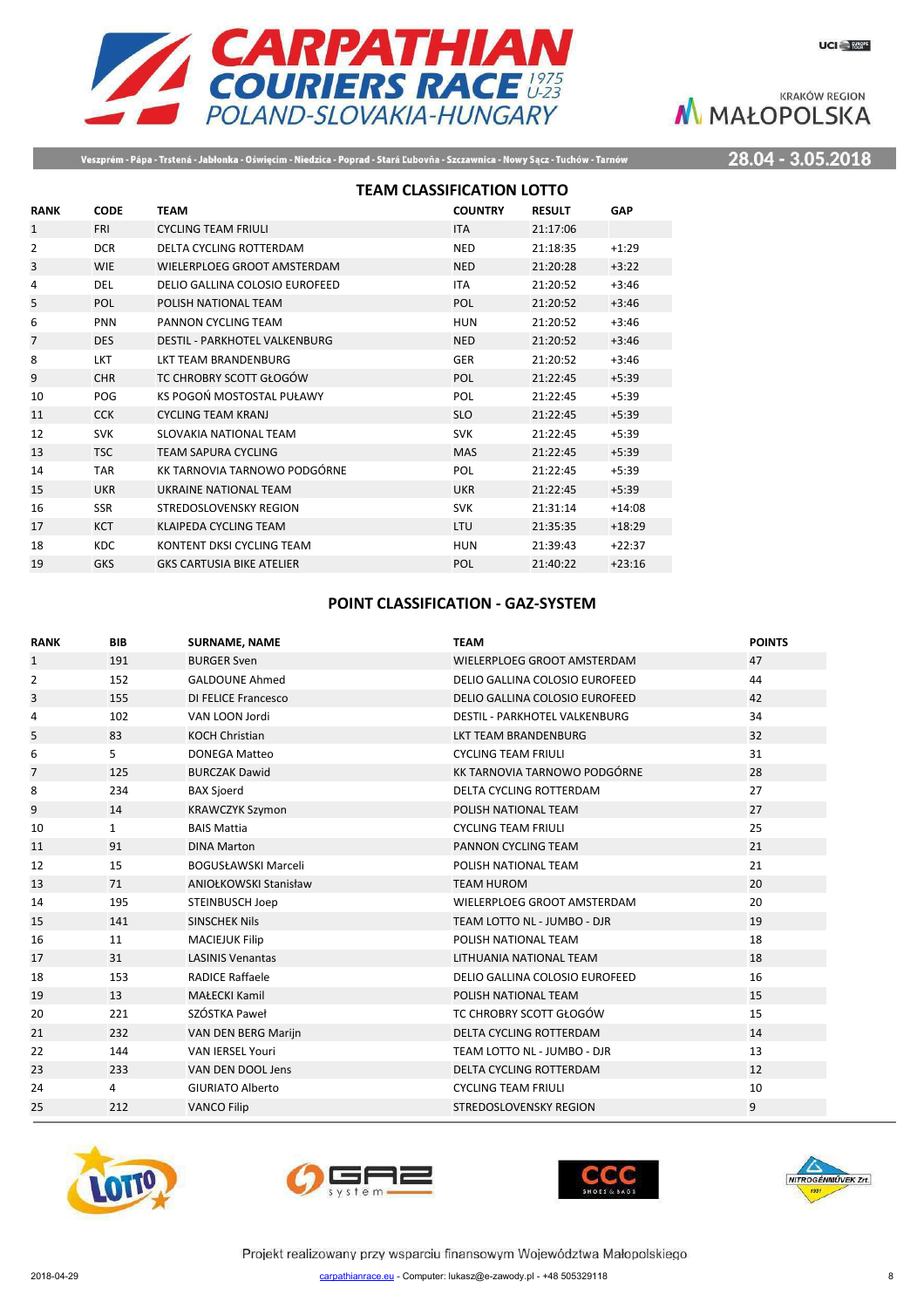

|    |     |                         | Veszprém - Pápa - Trstená - Jabłonka - Oświęcim - Niedzica - Poprad - Stará Ľubovňa - Szczawnica - Nowy Sącz - Tuchów - Tarnów | 28.04 - 3.05.201 |  |
|----|-----|-------------------------|--------------------------------------------------------------------------------------------------------------------------------|------------------|--|
| 26 | 12  | TRACZ Szymon            | POLISH NATIONAL TEAM                                                                                                           |                  |  |
| 27 | 151 | <b>ZANDRI Francesco</b> | DELIO GALLINA COLOSIO EUROFEED                                                                                                 | 6                |  |
| 28 | 201 | PEKALA Piotr            | KS POGOŃ MOSTOSTAL PUŁAWY                                                                                                      |                  |  |
| 29 | 131 | <b>COTAR Luka</b>       | <b>CYCLING TEAM KRANJ</b>                                                                                                      | 5                |  |
| 30 | 203 | STANISZEWSKI Daniel     | KS POGOŃ MOSTOSTAL PUŁAWY                                                                                                      | 4                |  |
| 31 | 24  | <b>BABIC Adrian</b>     | SLOVAKIA NATIONAL TEAM                                                                                                         | 3                |  |
| 32 | 193 | <b>MOURIS Teun</b>      | WIELERPLOEG GROOT AMSTERDAM                                                                                                    |                  |  |
| 33 | 135 | PRIMOZIC Jaka           | <b>CYCLING TEAM KRANJ</b>                                                                                                      |                  |  |
| 34 | 225 | JAGIEŁA Adam            | TC CHROBRY SCOTT GŁOGÓW                                                                                                        |                  |  |
|    |     |                         |                                                                                                                                |                  |  |

### **MOUNTAIN CLASSIFICATION - CCC**

| <b>RANK</b>  | <b>BIB</b> | <b>SURNAME, NAME</b>    | <b>TEAM</b>                 | <b>POINTS</b> |
|--------------|------------|-------------------------|-----------------------------|---------------|
| $\mathbf{1}$ |            | <b>BAIS Mattia</b>      | <b>CYCLING TEAM FRIULI</b>  | 8             |
| 2            | 91         | <b>DINA Marton</b>      | PANNON CYCLING TEAM         |               |
| 3            | 141        | <b>SINSCHEK Nils</b>    | TEAM LOTTO NL - JUMBO - DJR | 3             |
| 4            | 31         | <b>LASINIS Venantas</b> | LITHUANIA NATIONAL TEAM     |               |
| 5            | 195        | STEINBUSCH Joep         | WIELERPLOEG GROOT AMSTERDAM |               |
| 6            | 234        | <b>BAX Sjoerd</b>       | DELTA CYCLING ROTTERDAM     |               |
|              | 11         | <b>MACIEJUK Filip</b>   | POLISH NATIONAL TEAM        |               |

### **SPRINT CLASSIFICATION - MAŁOPOLSKA ORGANIZACJA TURYSTYCZNA**

| <b>RANK</b>    | <b>BIB</b>   | <b>SURNAME, NAME</b>    | <b>TEAM</b>                          | <b>POINTS</b>  |
|----------------|--------------|-------------------------|--------------------------------------|----------------|
| $\mathbf{1}$   | $\mathbf{1}$ | <b>BAIS Mattia</b>      | <b>CYCLING TEAM FRIULI</b>           | 6              |
| 2              | 234          | <b>BAX Sjoerd</b>       | DELTA CYCLING ROTTERDAM              | 4              |
| 3              | 195          | <b>STEINBUSCH Joep</b>  | WIELERPLOEG GROOT AMSTERDAM          | 3              |
| 4              | 102          | VAN LOON Jordi          | <b>DESTIL - PARKHOTEL VALKENBURG</b> | 3              |
| 5              | 155          | DI FELICE Francesco     | DELIO GALLINA COLOSIO EUROFEED       | 3              |
| 6              | 13           | MAŁECKI Kamil           | POLISH NATIONAL TEAM                 | 3              |
| $\overline{7}$ | 31           | <b>LASINIS Venantas</b> | LITHUANIA NATIONAL TEAM              | $\overline{2}$ |
| 8              | 141          | SINSCHEK Nils           | TEAM LOTTO NL - JUMBO - DJR          | 2              |
| 9              | 11           | <b>MACIEJUK Filip</b>   | POLISH NATIONAL TEAM                 | $\mathbf{1}$   |
| 10             | 203          | STANISZEWSKI Daniel     | KS POGOŃ MOSTOSTAL PUŁAWY            |                |
| 11             | 23           | <b>STOCEK Matus</b>     | <b>SLOVAKIA NATIONAL TEAM</b>        | $\mathbf{1}$   |
| 12             | 222          | <b>MURIAS Jakub</b>     | TC CHROBRY SCOTT GŁOGÓW              |                |







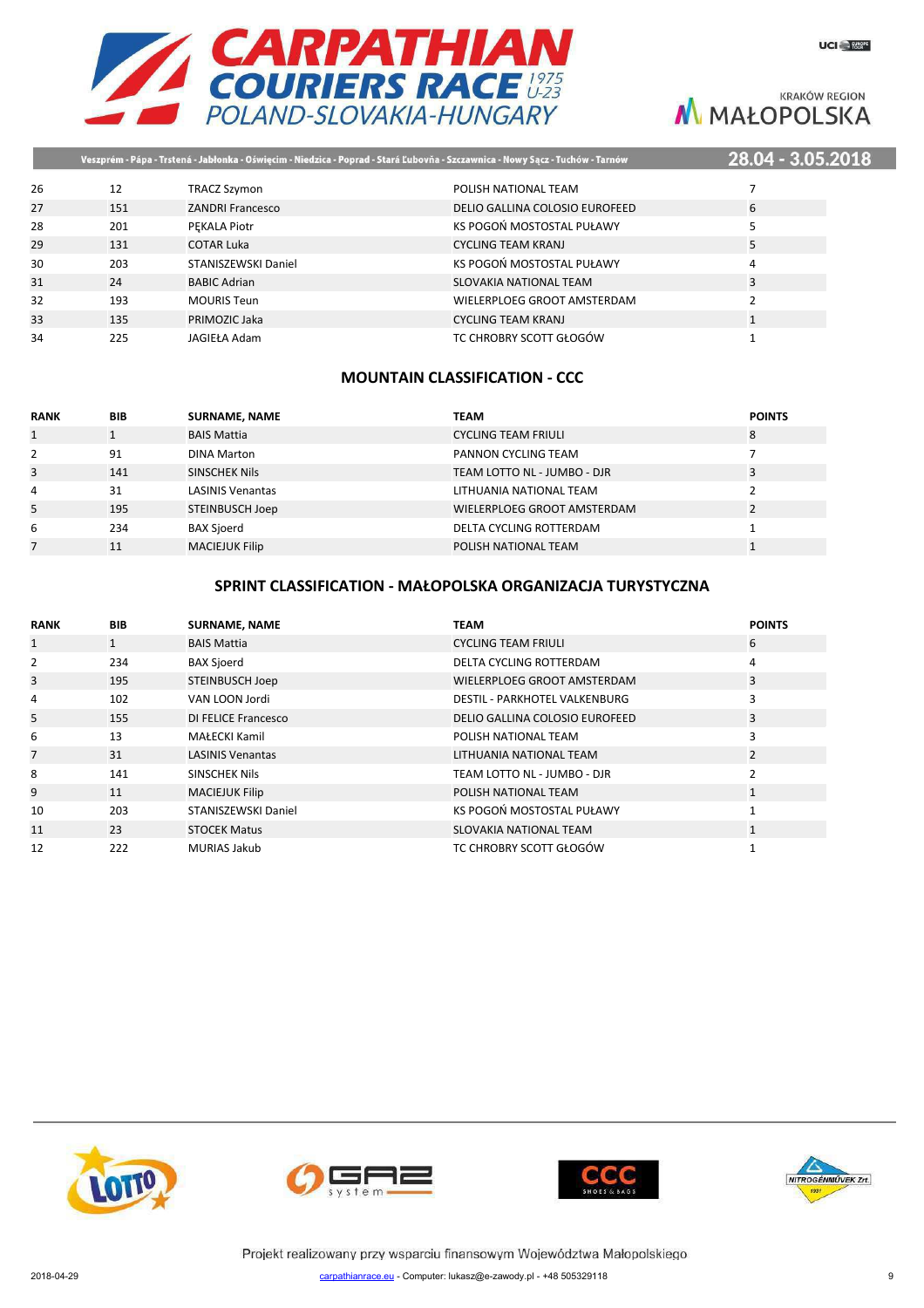

Veszprém - Pápa - Trstená - Jabłonka - Oświęcim - Niedzica - Poprad - Stará Ľubovňa - Szczawnica - Nowy Sącz - Tuchów - Tarnów

28.04 - 3.05.2018

|                |             |                                      | <b>ORDER OF TECHNICAL CARS</b> |
|----------------|-------------|--------------------------------------|--------------------------------|
| <b>ORDER</b>   | <b>CODE</b> | <b>TEAM</b>                          | <b>COUNTRY</b>                 |
| $\mathbf{1}$   | <b>DCR</b>  | <b>DELTA CYCLING ROTTERDAM</b>       | <b>NED</b>                     |
| $\overline{2}$ | <b>WIE</b>  | WIELERPLOEG GROOT AMSTERDAM          | <b>NED</b>                     |
| 3              | <b>FRI</b>  | <b>CYCLING TEAM FRIULI</b>           | <b>ITA</b>                     |
| 4              | <b>LKT</b>  | <b>LKT TEAM BRANDENBURG</b>          | <b>GER</b>                     |
| 5              | <b>DES</b>  | <b>DESTIL - PARKHOTEL VALKENBURG</b> | <b>NED</b>                     |
| 6              | <b>POL</b>  | POLISH NATIONAL TEAM                 | <b>POL</b>                     |
| $\overline{7}$ | <b>LTU</b>  | LITHUANIA NATIONAL TEAM              | <b>LTU</b>                     |
| 8              | <b>PNN</b>  | PANNON CYCLING TEAM                  | <b>HUN</b>                     |
| 9              | <b>DEL</b>  | DELIO GALLINA COLOSIO EUROFEED       | <b>ITA</b>                     |
| 10             | DJR.        | TEAM LOTTO NL - JUMBO - DJR          | <b>NED</b>                     |
| 11             | POG         | KS POGOŃ MOSTOSTAL PUŁAWY            | <b>POL</b>                     |
| 12             | <b>SVK</b>  | SLOVAKIA NATIONAL TEAM               | <b>SVK</b>                     |
| 13             | <b>CHR</b>  | TC CHROBRY SCOTT GŁOGÓW              | POL                            |
| 14             | <b>TAR</b>  | KK TARNOVIA TARNOWO PODGÓRNE         | POL                            |
| 15             | <b>THU</b>  | <b>TEAM HUROM</b>                    | <b>POL</b>                     |
| 16             | <b>CCK</b>  | <b>CYCLING TEAM KRANJ</b>            | <b>SLO</b>                     |
| 17             | <b>KCT</b>  | <b>KLAIPEDA CYCLING TEAM</b>         | <b>LTU</b>                     |
| 18             | <b>KBN</b>  | KOBANYA CYCLING TEAM                 | <b>HUN</b>                     |
| 19             | <b>UKR</b>  | UKRAINE NATIONAL TEAM                | <b>UKR</b>                     |
| 20             | <b>SSR</b>  | STREDOSLOVENSKY REGION               | <b>SVK</b>                     |
| 21             | <b>KDC</b>  | KONTENT DKSI CYCLING TEAM            | <b>HUN</b>                     |
| 22             | <b>TSC</b>  | <b>TEAM SAPURA CYCLING</b>           | <b>MAS</b>                     |
| 23             | <b>GKS</b>  | <b>GKS CARTUSIA BIKE ATELIER</b>     | POL                            |
|                |             |                                      |                                |

President of the Commissaires Panel: Ness Inger







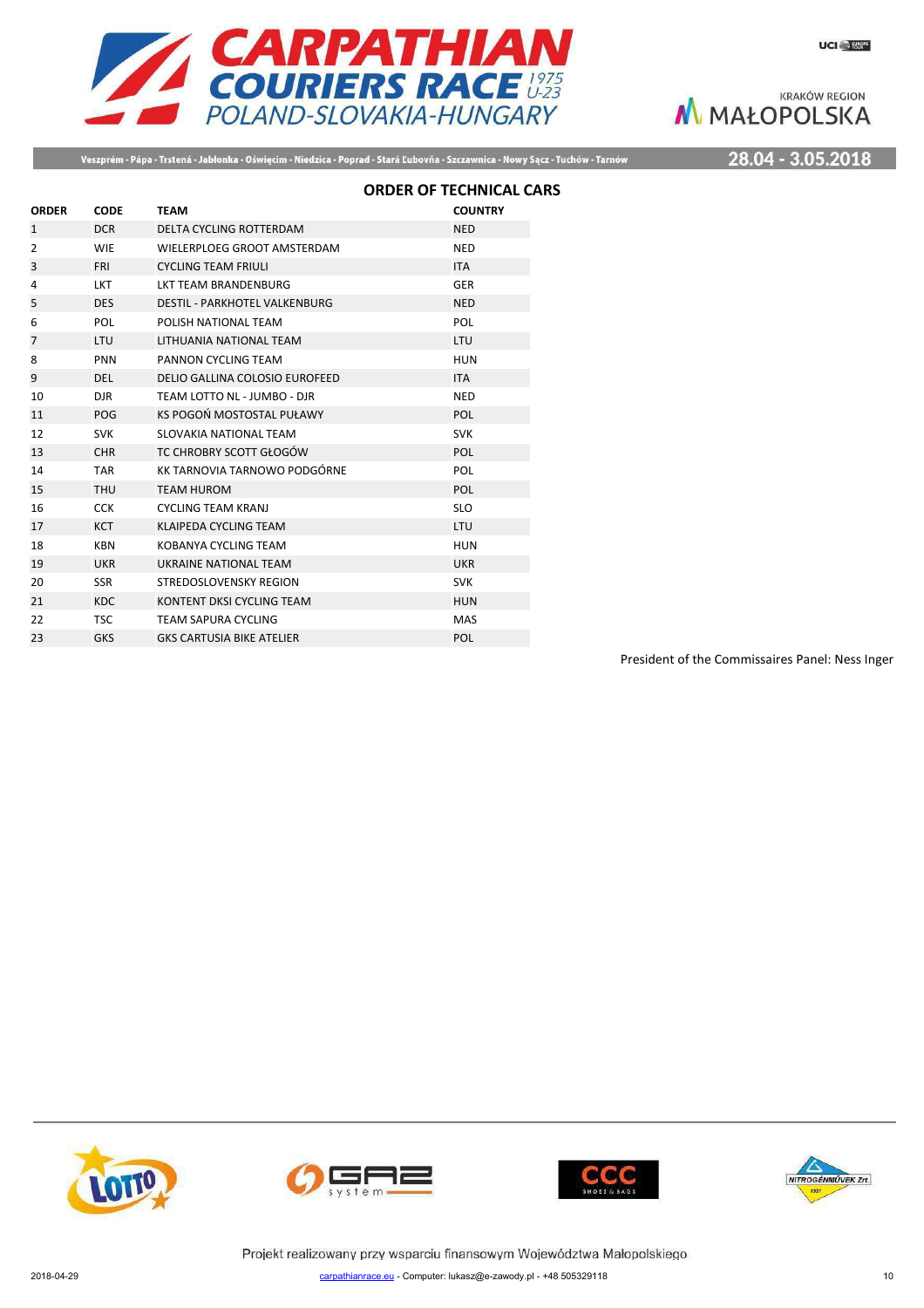

Veszprém - Pápa - Trstená - Jabłonka - Oświęcim - Niedzica - Poprad - Stará Ľubovňa - Szczawnica - Nowy Sącz - Tuchów - Tarnów

28.04 - 3.05.2018

### **INDIVIDUAL GENERAL CLASSIFICATION - white**



**POINT CLASSIFICATION - black**



**MOUNTAIN CLASSIFICATION - orange**



#### **SPRINT CLASSIFICATION - pink**



**CLASSIFICATION OF COMPETITORS 19-20 YEARS - blue**











Projekt realizowany przy wsparciu finansowym Województwa Małopolskiego



**Bax Sjoerd (234) DELTA CYCLING ROTTERDAM**

### **GAZ-SYSTEM**

**Burger Sven (191) WIELERPLOEG GROOT AMSTERDAM**

**CCC**

**Bais Mattia (1) CYCLING TEAM FRIULI**

### **MAŁOPOLSKA ORG ORGANIZACJA TURYSTYCZNA**

**Bais Mattia (1) CYCLING TEAM FRIULI** Jersey wearer: **Bax Sjoerd (234) DELTA CYCLING ROTTERDAM**

### **NITROGENMUVEK**

**Maciejuk Filip (11) POLISH NATIONAL TEAM**



11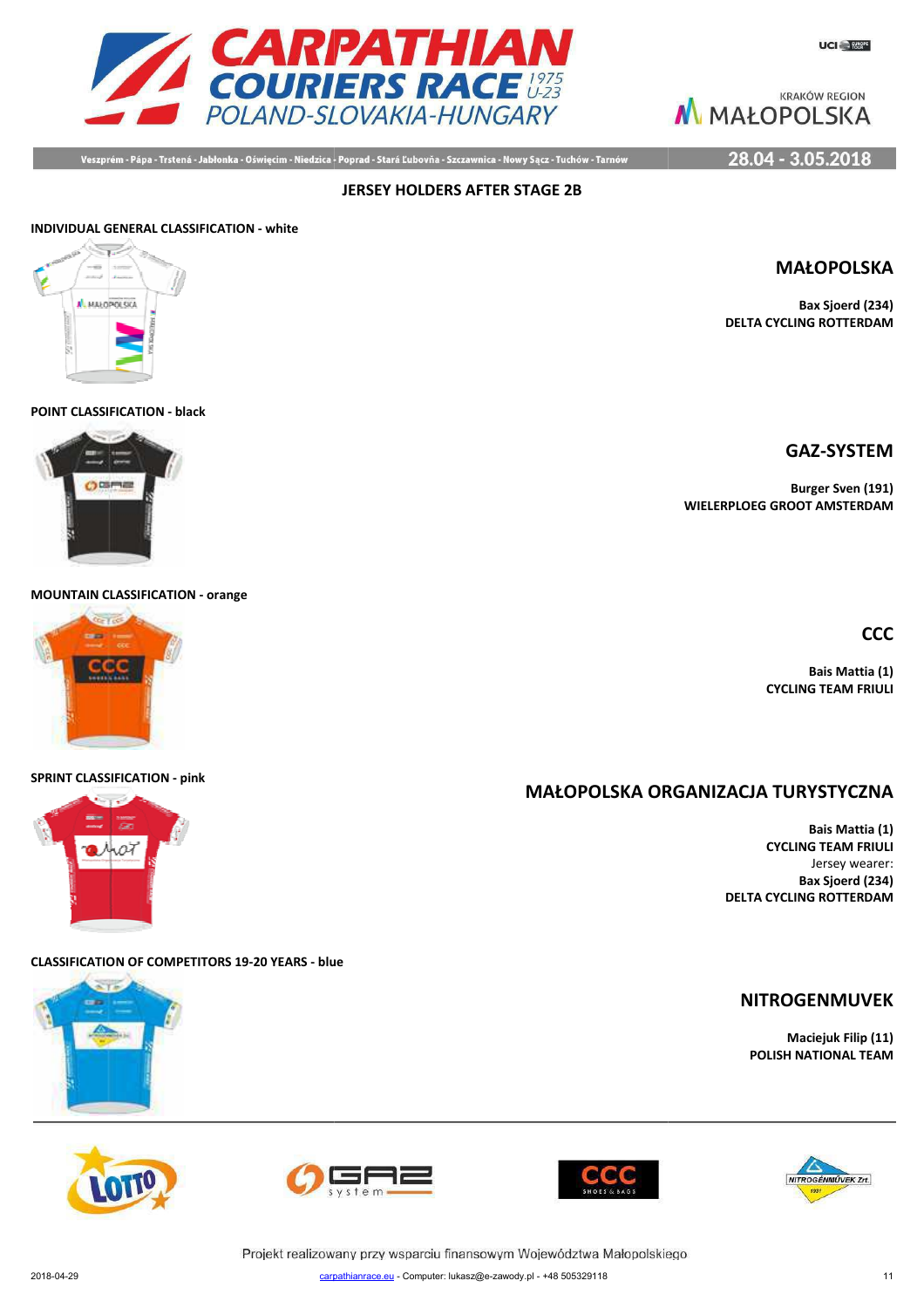



Veszprém - Pápa - Trstená - Jabłonka - Oświęcim - Niedzica - Poprad - Stará Ľubovňa - Szczawnica - Nowy Sącz - Tuchów - Tarnów

28.04 - 3.05.2018

### **RESUME CLASSIFICATIONS**

### **INDIVIDUAL GENERAL CLASSIFICATION**

| <b>RANK</b>    | BIB         | <b>SURNAME, NAME</b>       | <b>TEAM</b> | GAP     |
|----------------|-------------|----------------------------|-------------|---------|
| $\mathbf{1}$   | 234         | <b>BAX Sjoerd</b>          | <b>DCR</b>  |         |
| $\overline{2}$ | 191         | <b>BURGER Sven</b>         | <b>WIE</b>  | $+26$   |
| 3              | $\mathbf 1$ | <b>BAIS Mattia</b>         | FRI         | $+26$   |
| 4              | 83          | <b>KOCH Christian</b>      | <b>LKT</b>  | $+28$   |
| 5              | 102         | VAN LOON Jordi             | <b>DES</b>  | $+29$   |
| 6              | 11          | *MACIEJUK Filip            | <b>POL</b>  | $+29$   |
| 7              | 31          | <b>LASINIS Venantas</b>    | LTU         | $+30$   |
| 8              | 5           | *DONEGA Matteo             | <b>FRI</b>  | $+32$   |
| 9              | 91          | <b>DINA Marton</b>         | <b>PNN</b>  | $+32$   |
| 10             | 153         | <b>RADICE Raffaele</b>     | DEL         | $+32$   |
| 11             | 4           | *GIURIATO Alberto          | FRI         | $+32$   |
| 12             | 233         | *VAN DEN DOOL Jens         | <b>DCR</b>  | $+32$   |
| 13             | 195         | STEINBUSCH Joep            | <b>WIE</b>  | $+1:48$ |
| 14             | 141         | *SINSCHEK Nils             | djr         | $+1:53$ |
| 15             | 152         | <b>GALDOUNE Ahmed</b>      | DEL         | $+2:19$ |
| 16             | 155         | DI FELICE Francesco        | DEL         | $+2:20$ |
| 17             | 14          | *KRAWCZYK Szymon           | POL         | $+2:21$ |
| 18             | 13          | <b>MAŁECKI Kamil</b>       | POL         | $+2:22$ |
| 19             | 203         | STANISZEWSKI Daniel        | POG         | $+2:24$ |
| 20             | 23          | *STOCEK Matus              | <b>SVK</b>  | $+2:24$ |
| 21             | 222         | *MURIAS Jakub              | <b>CHR</b>  | $+2:24$ |
| 22             | 125         | *BURCZAK Dawid             | <b>TAR</b>  | $+2:25$ |
| 23             | 15          | <b>BOGUSŁAWSKI Marceli</b> | POL         | $+2:25$ |
| 24             | 12          | *TRACZ Szymon              | POL         | $+2:25$ |
| 25             | 71          | ANIOŁKOWSKI Stanisław      | THU         | $+2:25$ |
| 26             | 232         | *VAN DEN BERG Marijn       | <b>DCR</b>  | $+2:25$ |
| 27             | 144         | <b>VAN IERSEL Youri</b>    | djr         | $+2:25$ |
| 28             | 135         | *PRIMOZIC Jaka             | <b>CCK</b>  | $+2:25$ |
| 29             | 111         | <b>BENIUSIS Justas</b>     | KCT         | $+2:25$ |
| 30             | 225         | *JAGIEŁA Adam              | <b>CHR</b>  | $+2:25$ |
| 31             | 24          | <b>BABIC Adrian</b>        | <b>SVK</b>  | $+2:25$ |
| 32             | 151         | <b>ZANDRI Francesco</b>    | <b>DEL</b>  | $+2:25$ |
| 33             | 201         | *PEKALA Piotr              | POG         | $+2:25$ |
| 34             | 63          | *ISTLSTEKKER Zsolt         | <b>KBN</b>  | $+2:25$ |
| 35             | 221         | *SZÓSTKA Paweł             | <b>CHR</b>  | $+2:25$ |
|                |             |                            |             |         |

#### **POINT CLASSIFICATION**

| RANK | BIB | <b>SURNAME, NAME</b>   | <b>TEAM</b> | <b>PTS</b> |
|------|-----|------------------------|-------------|------------|
| 1    | 191 | <b>BURGER Sven</b>     | <b>WIE</b>  | 47         |
| 2    | 152 | <b>GALDOUNE Ahmed</b>  | DEL         | 44         |
| 3    | 155 | DI FELICE Francesco    | DEL         | 42         |
| 4    | 102 | VAN LOON Jordi         | <b>DES</b>  | 34         |
| 5    | 83  | <b>KOCH Christian</b>  | LKT         | 32         |
| 6    | 5   | DONEGA Matteo          | FRI         | 31         |
| 7    | 125 | <b>BURCZAK Dawid</b>   | <b>TAR</b>  | 28         |
| 8    | 234 | <b>BAX Sjoerd</b>      | <b>DCR</b>  | 27         |
| 9    | 14  | <b>KRAWCZYK Szymon</b> | POL         | 27         |
| 10   | 1   | <b>BAIS Mattia</b>     | FRI         | 25         |

#### **MOUNTAIN CLASSIFICATION**

| RANK | BIB | <b>SURNAME, NAME</b>    | <b>TEAM</b> | <b>PTS</b> |
|------|-----|-------------------------|-------------|------------|
| 1    | 1   | <b>BAIS Mattia</b>      | <b>FRI</b>  | 8          |
| 2    | 91  | <b>DINA Marton</b>      | <b>PNN</b>  | 7          |
| 3    | 141 | SINSCHEK Nils           | <b>DJR</b>  | 3          |
| 4    | 31  | <b>LASINIS Venantas</b> | LTU         | 2          |
| 5    | 195 | STEINBUSCH Joep         | <b>WIE</b>  | 2          |
| 6    | 234 | <b>BAX Sjoerd</b>       | <b>DCR</b>  | 1          |
| 7    | 11  | <b>MACIEJUK Filip</b>   | POL         | 1          |

#### **SPRINT CLASSIFICATION**

| RANK | BIB          | <b>SURNAME, NAME</b>    | <b>TEAM</b> | <b>PTS</b>     |
|------|--------------|-------------------------|-------------|----------------|
| 1    | $\mathbf{1}$ | <b>BAIS Mattia</b>      | FRI         | 6              |
| 2    | 234          | <b>BAX Sjoerd</b>       | <b>DCR</b>  | 4              |
| 3    | 195          | <b>STEINBUSCH Joep</b>  | <b>WIE</b>  | 3              |
| 4    | 102          | VAN LOON Jordi          | <b>DES</b>  | 3              |
| 5    | 155          | DI FELICE Francesco     | DEL         | 3              |
| 6    | 13           | MAŁECKI Kamil           | POL         | 3              |
| 7    | 31           | <b>LASINIS Venantas</b> | LTU         | $\overline{2}$ |
| 8    | 141          | <b>SINSCHEK Nils</b>    | <b>DJR</b>  | $\overline{2}$ |
| q    | 11           | <b>MACIEJUK Filip</b>   | POL         | 1              |
| 10   | 203          | STANISZEWSKI Daniel     | POG         | 1              |
|      |              |                         |             |                |







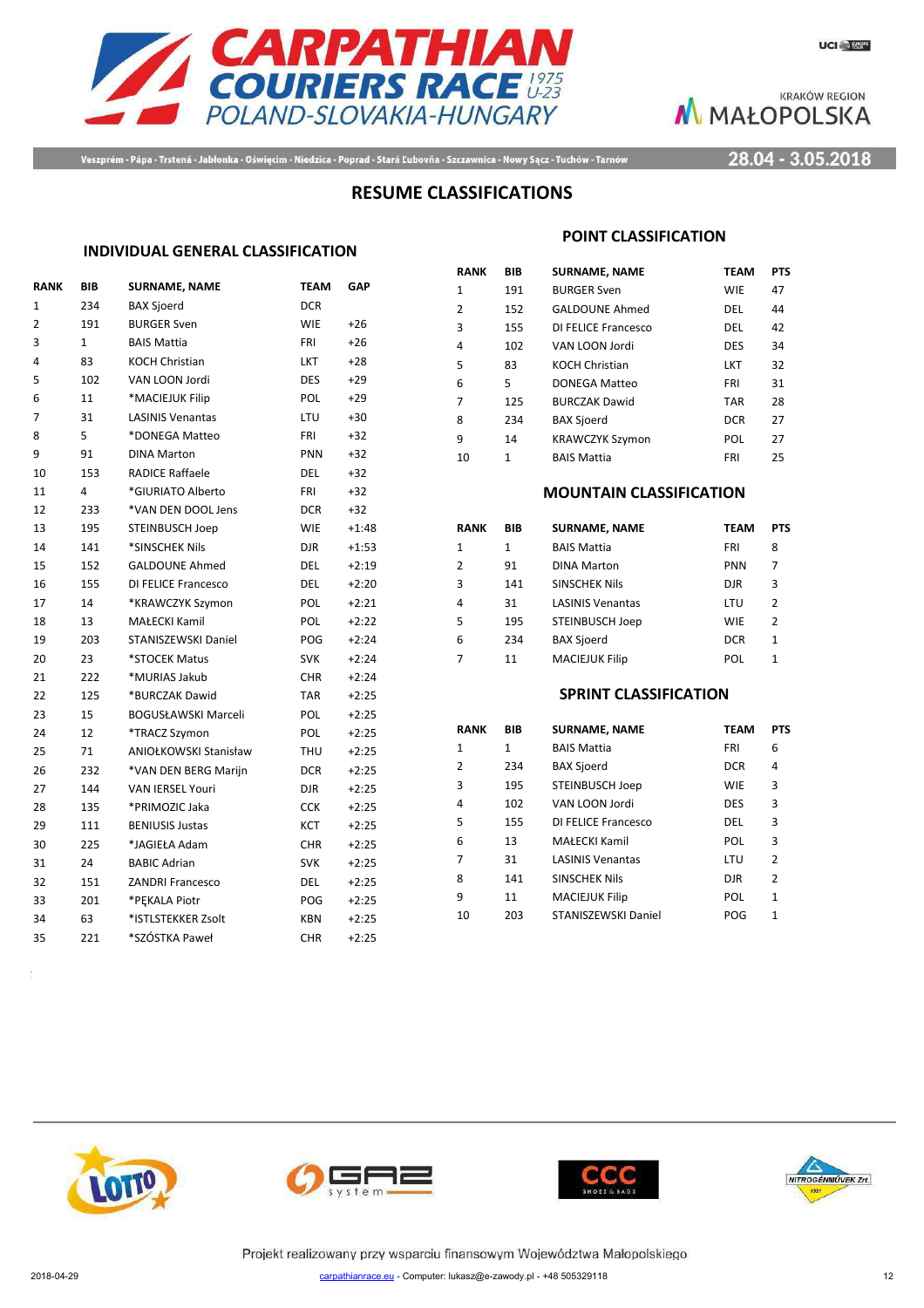### **START LIST FOR STAGE 3**

 $+2:25$ 

|          | <b>CYCLING TEAM FRIULI</b>    |                    |                 |
|----------|-------------------------------|--------------------|-----------------|
| 1        | <b>BAIS Mattia</b>            | $+26$              | 91              |
| 2        | *ORLANDI Massimo              | $+2:25$            | 92              |
| 3        | *BAIS Davide                  | +2:25              | 93              |
| 4        | *GIURIATO Alberto             | +32                | 94              |
| 5        | *DONEGA Matteo                | $+32$              | 95              |
|          | POLISH NATIONAL TEAM          |                    |                 |
| 11       | *MACIEJUK Filip               | $+29$              | $10^{\circ}$    |
| 12       | *TRACZ Szymon                 | $+2:25$            | 102             |
| 13       | <b>MAŁECKI Kamil</b>          | $+2:22$            | 10 <sub>3</sub> |
| 14       | *KRAWCZYK Szymon              | $+2:21$            | 104             |
| 15       | <b>BOGUSŁAWSKI Marceli</b>    | $+2:25$            | 10.             |
|          |                               |                    |                 |
|          | <b>SLOVAKIA NATIONAL TEAM</b> |                    |                 |
| 21       | <b>BELLAN Juraj</b>           | $+2:25$            | 11.             |
| 22       | *OROS Samuel                  | $+2:47$            | 112             |
| 23       | *STOCEK Matus                 | +2:24              | 113             |
| 24       | <b>BABIC Adrian</b>           | +2:25              | 11              |
| 25       | *VLCAK Martin                 | $+2:25$            | $+1$            |
|          | LITHUANIA NATIONAL TEAM       |                    |                 |
| 31       | <b>LASINIS Venantas</b>       | +30                | 12.             |
| $32 -$   | <b>GEMBECKAS Tomas</b>        | DNF(3)             | 12 <sub>2</sub> |
| 33       | <b>*VALIUKAS Paulius</b>      | DNF(3)             | 123             |
| 34       | <b>*PUNKRYS Kasparas</b>      | DNF(3)             | 124             |
| 35       | *VAITAITIS Kestutis           | +6:51              | 125             |
|          | <b>UKRAINE NATIONAL TEAM</b>  |                    |                 |
|          | *KRYVYCH Oleksander           |                    | 13 <sub>2</sub> |
| 41<br>42 | MUSIIENKO Bohdan              | DNF(2)             |                 |
| 43       | ROZHONIUK Andrii              | $+2:25$<br>$+2:25$ | 132<br>133      |
| 44       | *SHEVCHENKO Oleksandr         | +6:59              | 134             |
| 45       | *SHCHERBAN Vladyslav          | $+2:25$            | 135             |
|          |                               |                    |                 |
|          | <b>KOBANYA CYCLING TEAM</b>   |                    |                 |
| 61       | <b>MORICZ Daniel</b>          | +6:59              | 14 <sup>2</sup> |
| 62       | <b>*OVERLAND Erik</b>         | <del>DNF (3)</del> | $+43$           |
| 63       | *ISTLSTEKKER Zsolt            | +2:25              | 144             |
| 64       | <del>LASZLO Attila</del>      | DNF(1)             | 14!             |
| 65       | <del>*CZEH Balazs</del>       | DNF(1)             | $+46$           |
|          | <b>TEAM HUROM</b>             |                    |                 |
| 71       | ANIOŁKOWSKI Stanisław         | $+2:25$            | 15 <sub>1</sub> |
| 72       | *KONIECZNY Mikołaj            | DNF(3)             | 15 <sub>2</sub> |
| 73       | *MANOWSKI Mateusz             | +2:25              | 15 <sub>3</sub> |
| -74      | <b>*KLOC Dawid</b>            | DNF(3)             | 154             |
|          |                               |                    | 15!             |
|          | <b>LKT TEAM BRANDENBURG</b>   |                    |                 |
| 81       | <b>APPELT Leo</b>             | $+2:45$            |                 |
| 83       | <b>KOCH Christian</b>         | +28                | 16:             |
| 84       | *TAEBLING Paul                | +2:25              | 162             |
| 85       | *WEBER Philip                 | DNF(2)             | $\pm 6.5$       |

| <b>PANNON CYCLING TEAM</b> |         |
|----------------------------|---------|
| <b>DINA Marton</b>         | $+32$   |
| *VALTER Attila             | $+2:25$ |
| *SZABO Miklos              | $+2:25$ |
| <b>DINA Daniel</b>         | $+2:25$ |
| <b>FILUTAS Viktor</b>      | $+2:25$ |
|                            |         |

| <b>DESTIL - PARKHOTEL VALKENBURG</b> |         |
|--------------------------------------|---------|
| 101 *BEARD Cameron                   | $+2:25$ |
| 102 VAN LOON Jordi                   | $+29$   |
| 103 *DE JONG Timo                    | $+2:25$ |
| 104 *ERIKSSON Jacob                  | $+2:25$ |
| 105 VAN DER HEIJDEN Maik             | $+2:25$ |

# **KLAIPEDA CYCLING TEAM** 1 BENIUSIS Justas

| 112 *ADOMAITIS Rojus            | $+16:52$ |
|---------------------------------|----------|
| 113 *ZUBRICKAS Romas            | +6:46    |
| 114 *MIKALAJUNAS Ignas-Edmundas | DNF(3)   |
| 115 *JANUSKEVICIUS Mantas       | DNF(3)   |

| <b>KK TARNOVIA TARNOWO PODGÓRNE</b> |                          |         |
|-------------------------------------|--------------------------|---------|
|                                     | 121 SÓJKA Mikołai        | DNE (2) |
|                                     | 122 *KOSTAŃSKI Mateusz   | $+6:51$ |
|                                     | 123 *BYSTRZYCKI Wojciech | $+2:25$ |
|                                     | 124 *ŁAMASZEWSKI Jan     | $+2:25$ |
|                                     | 125 *BURCZAK Dawid       | $+2:25$ |

| <b>CYCLING TEAM KRANJ</b> |         |
|---------------------------|---------|
| L31 COTAR Luka            | $+2:47$ |
| L32 *CEMAZAR Nik          | $+2:47$ |
| L33 *KVASINA Filip        | $+2:25$ |
| L34 *LAVRIC Martin        | $+2:25$ |
| L35 *PRIMOZIC Jaka        | $+2:25$ |

| <b>TEAM LOTTO NL - JUMBO - DJR</b> |         |
|------------------------------------|---------|
| 141 *SINSCHEK Nils                 | $+1:53$ |
| 143 *VAN ELZAKKER Wout             | DNF(3)  |
| 144 VAN IERSEL Youri               | $+2:25$ |
| 145 *BOUWMANS Bryan                | DNF(3)  |
| 146 *OLDE MEIERINK Lars            | DNF(3)  |

### **DELIO GALLINA COLOSIO EUROFEED**

| 151 ZANDRI Francesco    | $+2:25$ |
|-------------------------|---------|
| 152 GALDOUNE Ahmed      | $+2:19$ |
| 153 RADICE Raffaele     | $+32$   |
| 154 *PFII Flavio        | +6:51   |
| 155 DI FELICE Francesco | $+2:20$ |

| <b>KONTENT DKSI CYCLING TEAM</b> |          |
|----------------------------------|----------|
| 161 *KISS Hunor Mate             | $+2:25$  |
| 162 SZENTPETERI Andras           | $+10:54$ |
| 163 FEGYVERES Mate               | DNF(3)   |
| 164 *SZARKA Gergely              | DNF(3)   |
| 165 SASVARI Daniel               | $+10:54$ |

| <b>GKS CARTUSIA BIKE ATELIER</b> |                         |          |
|----------------------------------|-------------------------|----------|
|                                  | 171 *WISZNIEWSKI Kacper | $+6:59$  |
|                                  | 172 *KRUKOWSKI Jan      | $+16:52$ |
|                                  | 173 SŁAWEK Damian       | DNF(3)   |
|                                  | 174 *CENIUCH Wojciech   | DNF(3)   |
|                                  | 175 *MIGAS Dawid        | $+6:59$  |

|               | TEAM SAPURA CYCLING           |         |  |
|---------------|-------------------------------|---------|--|
|               | 181 ZAKARIA Akmal Hakim       | $+2:25$ |  |
|               | 182 MISBAH Muhsin Al Redha    | $+2:25$ |  |
|               | 183 *SAHARIL Muhammamad Fitri | $+2:25$ |  |
| <u> 1 Q A</u> | MOHD ZARIEE Mohamad Nur Aiman | DSQ(1)  |  |

|     | <b>WIELERPLOEG GROOT AMSTERDAM</b> |         |  |
|-----|------------------------------------|---------|--|
| 191 | BURGER Sven                        | +26     |  |
|     | 192 *KRIJNSEN Jobbe                | $+2:25$ |  |
|     | 193 *MOURIS Teun                   | $+2:25$ |  |
| 194 | KROEZE Thimo                       | $+2:25$ |  |
|     | 195 STEINBUSCH Joep                | $+1:48$ |  |

| KS POGOŃ MOSTOSTAL PUŁAWY |                         |         |
|---------------------------|-------------------------|---------|
|                           | 201 *PEKALA Piotr       | $+2:25$ |
|                           | 202 GÓRECKI Patryk      | $+2:25$ |
|                           | 203 STANISZEWSKI Daniel | $+2:24$ |
|                           | 204 SOLIŃSKI Patryk     | $+3:04$ |
|                           | 205 *KUCIO Krzysztof    | $+2:25$ |
|                           |                         |         |

| <b>STREDOSLOVENSKY REGION</b> |                       |          |  |  |  |
|-------------------------------|-----------------------|----------|--|--|--|
|                               | 211 *PODOLAK Patrik   | $+2:25$  |  |  |  |
|                               | 212 VANCO Filip       | $+2:25$  |  |  |  |
|                               | 213 KASKO David       | $+10:54$ |  |  |  |
|                               | 214 *MICHALICKA Juraj | DNF(3)   |  |  |  |
|                               | 215 HLOZA Michal      | $+10:54$ |  |  |  |

| <b>TC CHROBRY SCOTT GŁOGÓW</b> |                         |         |  |  |  |  |
|--------------------------------|-------------------------|---------|--|--|--|--|
|                                | 221 *SZÓSTKA Paweł      | $+2:25$ |  |  |  |  |
|                                | 222 *MURIAS Jakub       | $+2:24$ |  |  |  |  |
|                                | 223 WOJTANEK Bartłomiej | $+2:25$ |  |  |  |  |
|                                | 224 *JAKAŁA Jakub       | $+2:25$ |  |  |  |  |
|                                | 225 *JAGIEŁA Adam       | $+2:25$ |  |  |  |  |

| <b>DELTA CYCLING ROTTERDAM</b> |                          |         |  |  |  |  |
|--------------------------------|--------------------------|---------|--|--|--|--|
|                                | 231 *HOPPEZAK Vincent    | $+2:25$ |  |  |  |  |
|                                | 232 *VAN DEN BERG Marijn | $+2:25$ |  |  |  |  |
|                                | 233 *VAN DEN DOOL Jens   | $+32$   |  |  |  |  |
|                                | 234 BAX Sjoerd           |         |  |  |  |  |
|                                | 235 *TULNER Rens         | $+2:25$ |  |  |  |  |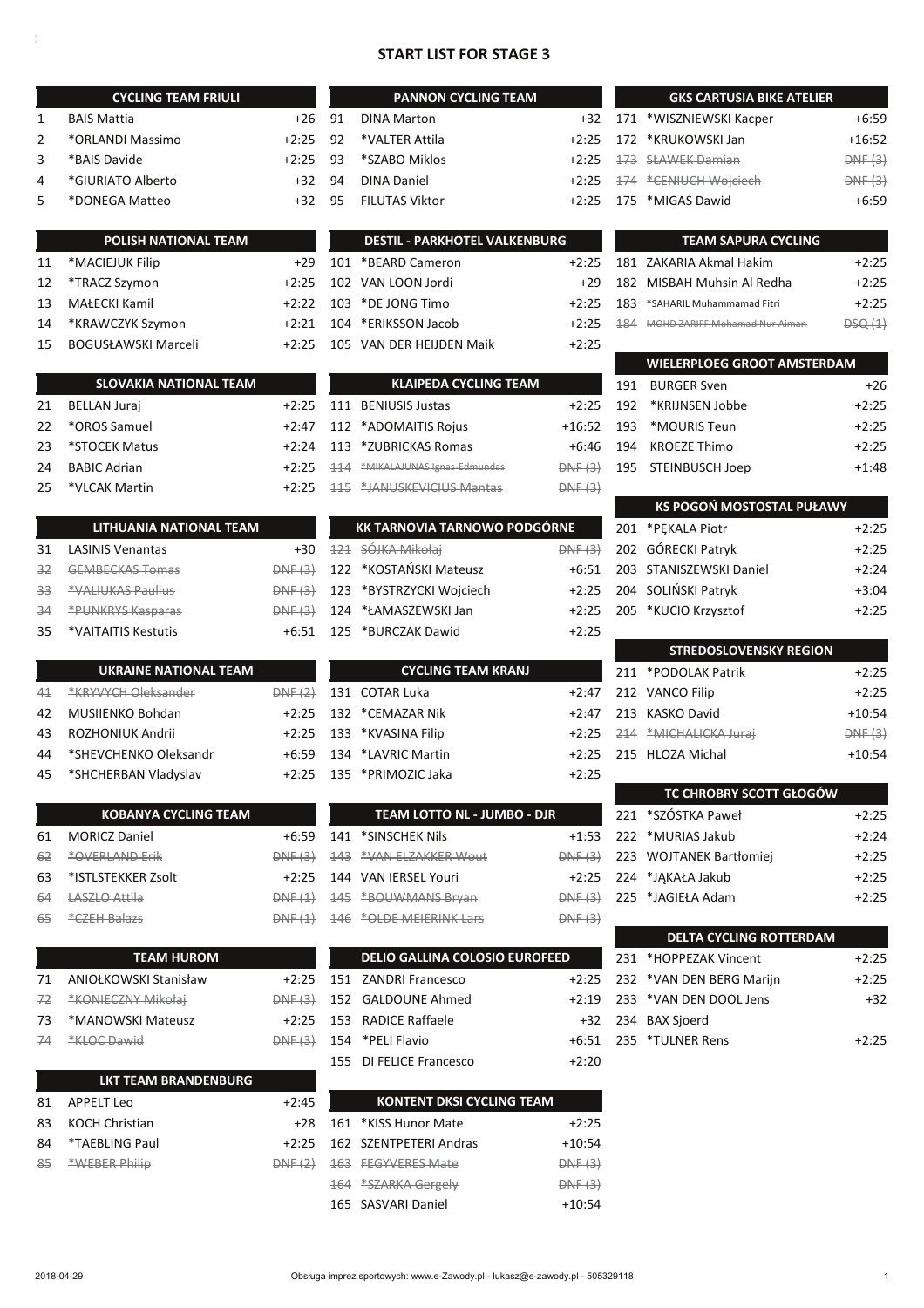

UCI House

**KRAKÓW REGION** M MAŁOPOLSKA

Veszprém - Pápa - Trstená - Jabłonka - Oświęcim - Niedzica - Poprad - Stará Ľubovňa - Szczawnica - Nowy Sącz - Tuchów - Tarnów

28.04 - 3.05.2018

## TIME TRIAL START LIST FOR STAGE 3

| NO.            | BIB            | START TIME | <b>START HOUR</b> | UCI ID         | <b>SURNAME, NAME</b>      | <b>TEAM</b>                      |
|----------------|----------------|------------|-------------------|----------------|---------------------------|----------------------------------|
| $\mathbf{1}$   | 172            | 00:00:00   | 17:30:00          | 100 484 464 30 | *KRUKOWSKI Jan            | <b>GKS CARTUSIA BIKE ATELIER</b> |
| $\overline{2}$ | 112            | 00:00:30   | 17:30:30          | 100 108 067 90 | *ADOMAITIS Rojus          | <b>KLAIPEDA CYCLING TEAM</b>     |
| 3              | 162            | 00:01:00   | 17:31:00          | 100 236 495 90 | <b>SZENTPETERI Andras</b> | KONTENT DKSI CYCLING TEAM        |
| 4              | 213            | 00:01:30   | 17:31:30          | 100 155 217 01 | <b>KASKO David</b>        | STREDOSLOVENSKY REGION           |
| 5              | 215            | 00:02:00   | 17:32:00          | 100 157 829 91 | <b>HLOZA Michal</b>       | STREDOSLOVENSKY REGION           |
| 6              | 165            | 00:02:30   | 17:32:30          | 100 562 386 61 | <b>SASVARI Daniel</b>     | KONTENT DKSI CYCLING TEAM        |
| $\overline{7}$ | 44             | 00:03:00   | 17:33:00          | 100 161 064 28 | *SHEVCHENKO Oleksandr     | UKRAINE NATIONAL TEAM            |
| 8              | 61             | 00:03:30   | 17:33:30          | 100 095 006 27 | <b>MORICZ Daniel</b>      | KOBANYA CYCLING TEAM             |
| 9              | 171            | 00:04:00   | 17:34:00          | 100 155 596 89 | *WISZNIEWSKI Kacper       | <b>GKS CARTUSIA BIKE ATELIER</b> |
| 10             | 175            | 00:04:30   | 17:34:30          | 100 158 486 69 | *MIGAS Dawid              | <b>GKS CARTUSIA BIKE ATELIER</b> |
| 11             | 35             | 00:05:00   | 17:35:00          | 100 159 920 48 | *VAITAITIS Kestutis       | LITHUANIA NATIONAL TEAM          |
| 12             | 122            | 00:05:30   | 17:35:30          | 100 158 491 74 | *KOSTAŃSKI Mateusz        | KK TARNOVIA TARNOWO PODGÓRNE     |
| 13             | 154            | 00:06:00   | 17:36:00          | 100 150 801 47 | *PELI Flavio              | DELIO GALLINA COLOSIO EUROFEED   |
| 14             | 113            | 00:06:30   | 17:36:30          | 100 153 346 70 | *ZUBRICKAS Romas          | KLAIPEDA CYCLING TEAM            |
| 15             | 204            | 00:07:00   | 17:37:00          | 100 097 178 65 | SOLIŃSKI Patryk           | KS POGOŃ MOSTOSTAL PUŁAWY        |
| 16             | 132            | 00:07:30   | 17:37:30          | 100 153 322 46 | *CEMAZAR Nik              | <b>CYCLING TEAM KRANJ</b>        |
| 17             | 22             | 00:08:00   | 17:38:00          | 100 097 706 11 | *OROS Samuel              | SLOVAKIA NATIONAL TEAM           |
| 18             | 131            | 00:08:30   | 17:38:30          | 100 138 157 13 | <b>COTAR Luka</b>         | <b>CYCLING TEAM KRANJ</b>        |
| 19             | 81             | 00:09:00   | 17:39:00          | 100 093 465 38 | <b>APPELT Leo</b>         | <b>LKT TEAM BRANDENBURG</b>      |
| 20             | 182            | 00:09:30   | 17:39:30          | 100 106 473 48 | MISBAH Muhsin Al Redha    | <b>TEAM SAPURA CYCLING</b>       |
| 21             | 42             | 00:10:00   | 17:40:00          | 100 111 381 09 | <b>MUSIIENKO Bohdan</b>   | UKRAINE NATIONAL TEAM            |
| 22             | 183            | 00:10:30   | 17:40:30          | 100 159 769 91 | *SAHARIL Muhammamad Fitri | <b>TEAM SAPURA CYCLING</b>       |
| 23             | 133            | 00:11:00   | 17:41:00          | 100 099 792 60 | *KVASINA Filip            | <b>CYCLING TEAM KRANJ</b>        |
| 24             | 21             | 00:11:30   | 17:41:30          | 100 086 255 06 | <b>BELLAN Juraj</b>       | SLOVAKIA NATIONAL TEAM           |
| 25             | 211            | 00:12:00   | 17:42:00          | 100 161 344 17 | *PODOLAK Patrik           | STREDOSLOVENSKY REGION           |
| 26             | 45             | 00:12:30   | 17:42:30          | 100 111 452 80 | *SHCHERBAN Vladyslav      | UKRAINE NATIONAL TEAM            |
| 27             | 123            | 00:13:00   | 17:43:00          | 100 161 452 28 | *BYSTRZYCKI Wojciech      | KK TARNOVIA TARNOWO PODGÓRNE     |
| 28             | 181            | 00:13:30   | 17:43:30          | 100 091 472 82 | ZAKARIA Akmal Hakim       | <b>TEAM SAPURA CYCLING</b>       |
| 29             | 192            | 00:14:00   | 17:44:00          | 100 232 333 02 | *KRIJNSEN Jobbe           | WIELERPLOEG GROOT AMSTERDAM      |
| 30             | 103            | 00:14:30   | 17:44:30          | 100 156 821 53 | *DE JONG Timo             | DESTIL - PARKHOTEL VALKENBURG    |
| 31             | 235            | 00:15:00   | 17:45:00          | 100 111 407 35 | *TULNER Rens              | DELTA CYCLING ROTTERDAM          |
| 32             | 104            | 00:15:30   | 17:45:30          | 100 110 487 85 | *ERIKSSON Jacob           | DESTIL - PARKHOTEL VALKENBURG    |
| 33             | 25             | 00:16:00   | 17:46:00          | 100 110 758 65 | *VLCAK Martin             | SLOVAKIA NATIONAL TEAM           |
| 34             | 73             | 00:16:30   | 17:46:30          | 100 563 037 33 | *MANOWSKI Mateusz         | <b>TEAM HUROM</b>                |
| 35             | 92             | 00:17:00   | 17:47:00          | 100 098 207 27 | *VALTER Attila            | PANNON CYCLING TEAM              |
| 36             | 84             | 00:17:30   | 17:47:30          | 100 157 680 39 | *TAEBLING Paul            | LKT TEAM BRANDENBURG             |
| 37             | 202            | 00:18:00   | 17:48:00          | 100 093 371 41 | GÓRECKI Patryk            | KS POGOŃ MOSTOSTAL PUŁAWY        |
| 38             | 124            | 00:18:30   | 17:48:30          | 100 524 944 61 | *ŁAMASZEWSKI Jan          | KK TARNOVIA TARNOWO PODGÓRNE     |
| 39             | 105            | 00:19:00   | 17:49:00          | 100 093 346 16 | VAN DER HEIJDEN Maik      | DESTIL - PARKHOTEL VALKENBURG    |
| 40             | 224            | 00:19:30   | 17:49:30          | 100 152 908 20 | *JĄKAŁA Jakub             | TC CHROBRY SCOTT GŁOGÓW          |
| 41             | 94             | 00:20:00   | 17:50:00          | 100 096 599 68 | <b>DINA Daniel</b>        | PANNON CYCLING TEAM              |
| 42             | 161            | 00:20:30   | 17:50:30          | 100 158 562 48 | *KISS Hunor Mate          | KONTENT DKSI CYCLING TEAM        |
| 43             | 134            | 00:21:00   | 17:51:00          | 100 150 816 62 | *LAVRIC Martin            | <b>CYCLING TEAM KRANJ</b>        |
| 44             | 231            | 00:21:30   | 17:51:30          | 100 155 088 66 | *HOPPEZAK Vincent         | DELTA CYCLING ROTTERDAM          |
| 45             | $\overline{2}$ | 00:22:00   | 17:52:00          | 100 150 822 68 | *ORLANDI Massimo          | <b>CYCLING TEAM FRIULI</b>       |
| 46             | 205            | 00:22:30   | 17:52:30          | 100 150 637 77 | *KUCIO Krzysztof          | KS POGOŃ MOSTOSTAL PUŁAWY        |